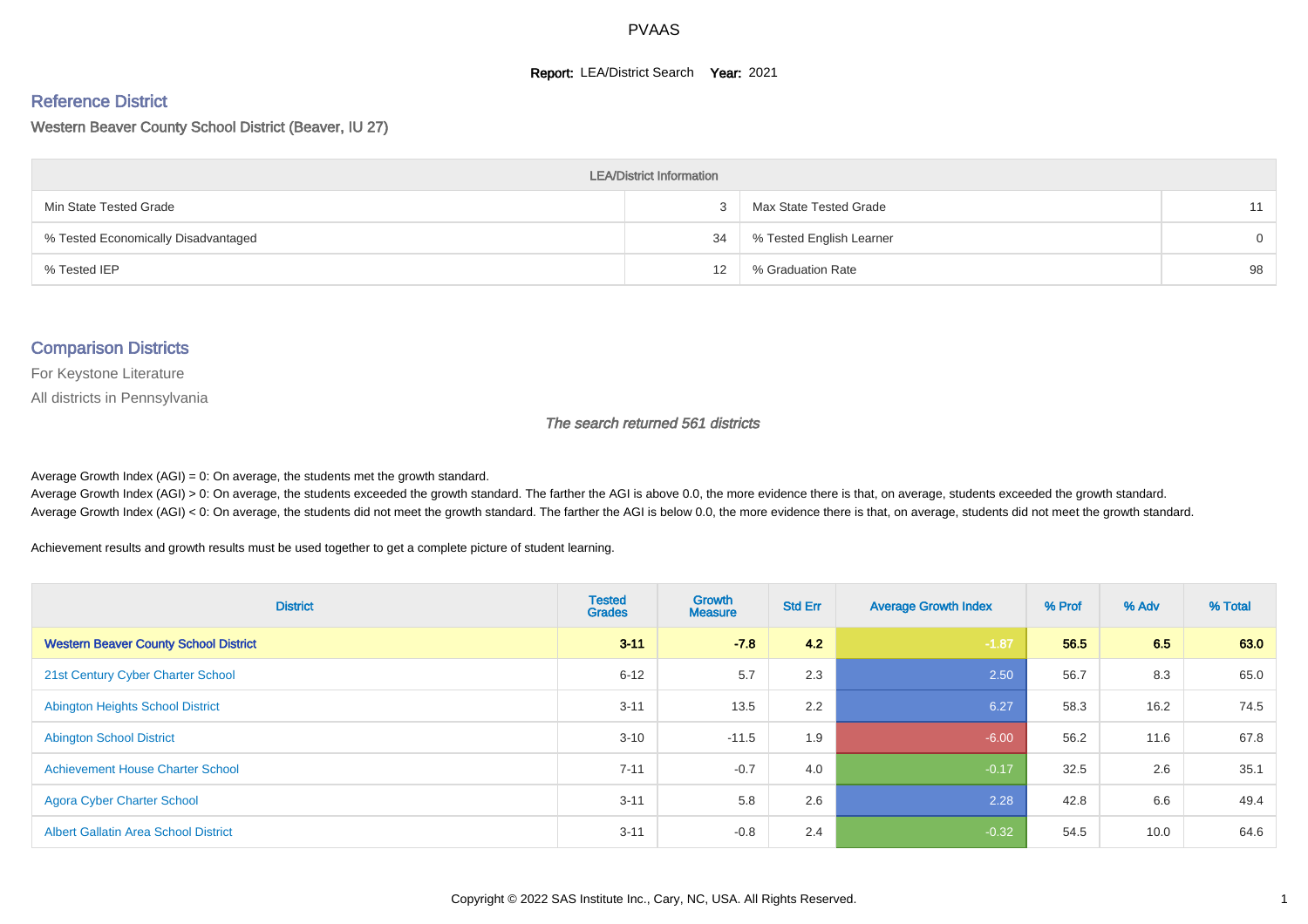| <b>District</b>                              | <b>Tested</b><br><b>Grades</b> | <b>Growth</b><br><b>Measure</b> | <b>Std Err</b> | <b>Average Growth Index</b> | % Prof | % Adv | % Total |
|----------------------------------------------|--------------------------------|---------------------------------|----------------|-----------------------------|--------|-------|---------|
| <b>Western Beaver County School District</b> | $3 - 11$                       | $-7.8$                          | 4.2            | $-1.87$                     | 56.5   | 6.5   | 63.0    |
| <b>Aliquippa School District</b>             | $3 - 11$                       | $-9.0$                          | $4.2\,$        | $-2.14$                     | 11.0   | 0.0   | 11.0    |
| <b>Allegheny Valley School District</b>      | $3 - 11$                       | 8.5                             | 3.9            | 2.17                        | 53.1   | 12.2  | 65.3    |
| Allegheny-Clarion Valley School District     | $3 - 10$                       | 7.8                             | 4.7            | 1.65                        | 53.3   | 3.3   | 56.7    |
| <b>Allentown City School District</b>        | $3 - 12$                       | 5.3                             | 1.4            | 3.88                        | 25.3   | 2.7   | 28.0    |
| Altoona Area School District                 | $3 - 12$                       | 3.3                             | 1.6            | 1.99                        | 47.7   | 8.2   | 55.9    |
| Ambridge Area School District                | $3 - 12$                       | 9.1                             | 2.6            | 3.46                        | 50.4   | 10.7  | 61.1    |
| <b>Annville-Cleona School District</b>       | $3 - 12$                       | $-12.1$                         | 2.7            | $-4.46$                     | 34.9   | 7.8   | 42.6    |
| <b>Antietam School District</b>              | $3 - 10$                       | $-4.3$                          | 3.8            | $-1.13$                     | 36.4   | 5.4   | 41.8    |
| <b>Apollo-Ridge School District</b>          | $3 - 12$                       | $-4.7$                          | 3.7            | $-1.24$                     | 50.0   | 10.0  | 60.0    |
| <b>Armstrong School District</b>             | $3 - 11$                       | 2.6                             | 1.7            | 1.53                        | 51.5   | 6.1   | 57.6    |
| <b>Athens Area School District</b>           | $3 - 11$                       | 1.6                             | 2.5            | 0.64                        | 46.9   | 7.6   | 54.5    |
| <b>Austin Area School District</b>           | $3 - 11$                       | $-5.7$                          | 6.4            | $-0.90$                     | 33.3   | 5.6   | 38.9    |
| <b>Avella Area School District</b>           | $3 - 12$                       | $-0.3$                          | 4.7            | $-0.05$                     | 49.3   | 14.5  | 63.8    |
| <b>Avon Grove Charter School</b>             | $3 - 11$                       | 9.0                             | 2.9            | 3.13                        | 58.8   | 16.7  | 75.5    |
| <b>Avon Grove School District</b>            | $3 - 10$                       | 10.0                            | 1.6            | 6.26                        | 56.3   | 18.6  | 74.9    |
| <b>Avonworth School District</b>             | $3 - 10$                       | $-12.6$                         | 3.1            | $-4.01$                     | 59.8   | 4.6   | 64.4    |
| <b>Bald Eagle Area School District</b>       | $3 - 11$                       | $-2.1$                          | 2.7            | $-0.75$                     | 48.4   | 9.4   | 57.7    |
| <b>Baldwin-Whitehall School District</b>     | $3 - 11$                       | 1.8                             | 1.9            | 0.94                        | 58.6   | 8.6   | 67.1    |
| <b>Bangor Area School District</b>           | $3-12$                         | $-0.9$                          | 2.0            | $-0.43$                     | 44.3   | 4.7   | 49.0    |
| <b>Beaver Area School District</b>           | $3 - 10$                       | 4.7                             | 2.4            | 1.94                        | 57.4   | 16.8  | 74.2    |
| <b>Bedford Area School District</b>          | $3 - 11$                       | 2.5                             | 2.6            | 0.93                        | 48.5   | 10.0  | 58.5    |
| <b>Belle Vernon Area School District</b>     | $3 - 11$                       | 6.5                             | 2.6            | 2.44                        | 55.6   | 11.1  | 66.7    |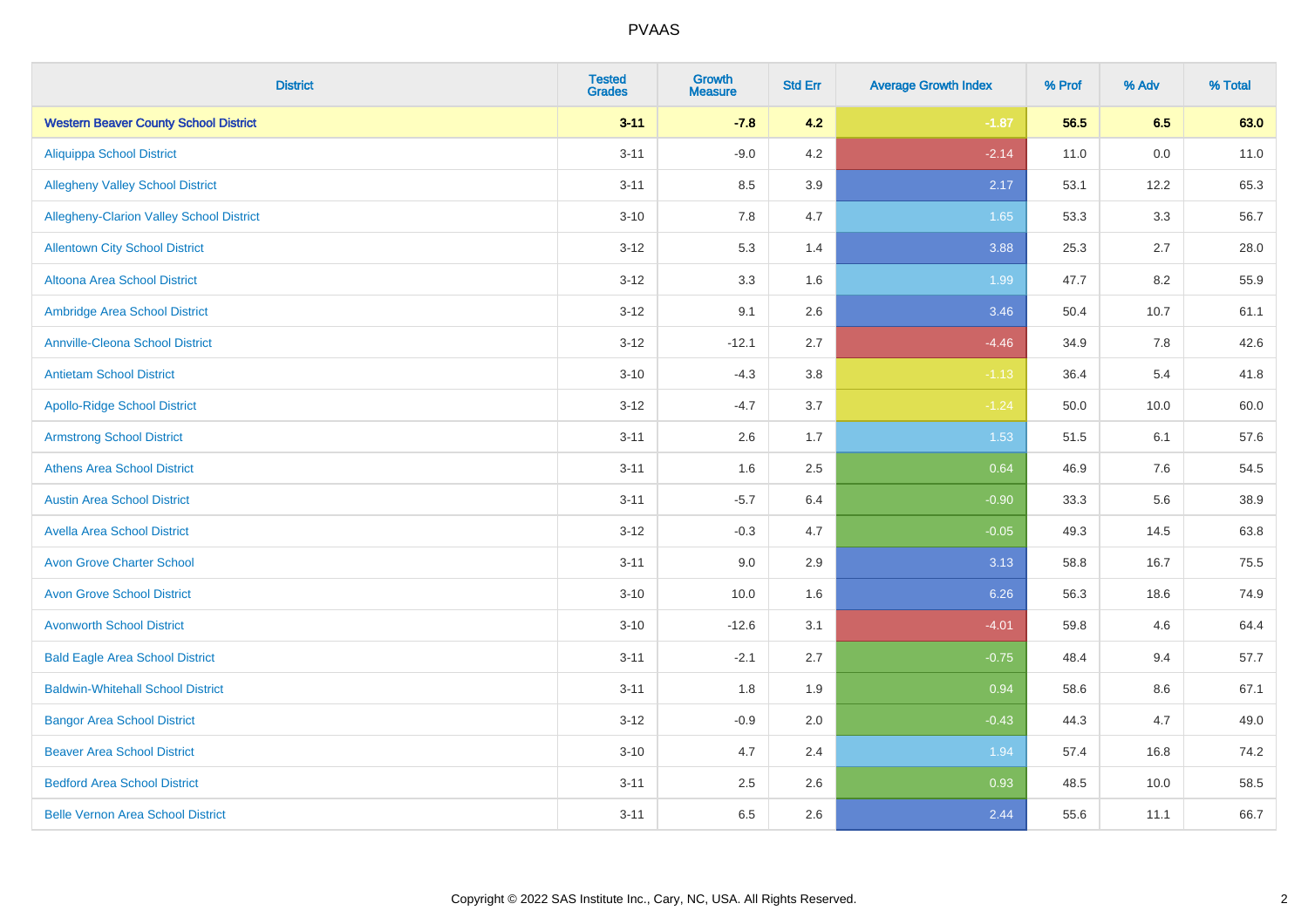| <b>District</b>                              | <b>Tested</b><br><b>Grades</b> | <b>Growth</b><br><b>Measure</b> | <b>Std Err</b> | <b>Average Growth Index</b> | % Prof | % Adv | % Total |
|----------------------------------------------|--------------------------------|---------------------------------|----------------|-----------------------------|--------|-------|---------|
| <b>Western Beaver County School District</b> | $3 - 11$                       | $-7.8$                          | 4.2            | $-1.87$                     | 56.5   | 6.5   | 63.0    |
| <b>Bellefonte Area School District</b>       | $3 - 11$                       | $-0.4$                          | 2.2            | $-0.17$                     | 47.6   | 10.6  | 58.2    |
| <b>Bellwood-Antis School District</b>        | $3 - 10$                       | $-1.2$                          | 3.2            | $-0.39$                     | 55.1   | 10.1  | 65.2    |
| <b>Belmont Charter School</b>                | $3 - 10$                       | 16.0                            | 6.5            | 2.45                        | 64.3   | 0.0   | 64.3    |
| <b>Bensalem Township School District</b>     | $3 - 11$                       | 1.6                             | 1.6            | 0.98                        | 38.8   | 8.3   | 47.1    |
| <b>Benton Area School District</b>           | $3 - 10$                       | $-9.7$                          | 4.5            | $-2.18$                     | 43.2   | 5.4   | 48.6    |
| <b>Bentworth School District</b>             | $3 - 11$                       | 5.7                             | 3.2            | 1.75                        | 44.2   | 19.5  | 63.6    |
| <b>Berlin Brothersvalley School District</b> | $3 - 11$                       | 4.0                             | 4.2            | 0.96                        | 48.8   | 14.0  | 62.8    |
| <b>Bermudian Springs School District</b>     | $3 - 11$                       | $-5.5$                          | 2.9            | $-1.94$                     | 56.4   | 6.8   | 63.2    |
| <b>Berwick Area School District</b>          | $3 - 11$                       | $-9.3$                          | 2.6            | $-3.59$                     | 42.1   | 5.5   | 47.6    |
| <b>Bethel Park School District</b>           | $3 - 11$                       | 5.6                             | 1.8            | 3.18                        | 65.3   | 18.6  | 83.9    |
| <b>Bethlehem Area School District</b>        | $3 - 11$                       | 9.3                             | 1.1            | 8.15                        | 44.7   | 12.0  | 56.7    |
| <b>Bethlehem-Center School District</b>      | $3 - 10$                       | 8.1                             | 3.3            | 2.46                        | 35.1   | 1.4   | 36.5    |
| <b>Big Beaver Falls Area School District</b> | $3 - 11$                       | $-3.9$                          | 3.3            | $-1.18$                     | 34.1   | 3.5   | 37.6    |
| <b>Big Spring School District</b>            | $3 - 11$                       | $-9.8$                          | 2.4            | $-4.00$                     | 38.6   | 8.9   | 47.5    |
| <b>Blackhawk School District</b>             | $3 - 11$                       | 4.7                             | 2.3            | 2.01                        | 55.8   | 8.8   | 64.6    |
| <b>Blacklick Valley School District</b>      | $3 - 11$                       | 8.0                             | 4.3            | 1.85                        | 34.1   | 0.0   | 34.1    |
| <b>Blairsville-Saltsburg School District</b> | $3 - 11$                       | $-8.0$                          | 3.0            | $-2.68$                     | 37.3   | 7.0   | 44.3    |
| <b>Bloomsburg Area School District</b>       | $3 - 10$                       | 0.7                             | 3.0            | 0.23                        | 55.9   | 11.8  | 67.6    |
| <b>Blue Mountain School District</b>         | $3 - 10$                       | $-5.8$                          | 2.3            | $-2.56$                     | 46.6   | 8.5   | 55.1    |
| <b>Blue Ridge School District</b>            | $3 - 11$                       | $-0.5$                          | 3.6            | $-0.12$                     | 44.6   | 3.1   | 47.7    |
| <b>Boyertown Area School District</b>        | $3 - 11$                       | $-4.7$                          | 1.5            | $-3.17$                     | 55.2   | 11.3  | 66.5    |
| <b>Bradford Area School District</b>         | $3 - 12$                       | $-9.3$                          | 2.4            | $-3.87$                     | 45.8   | 8.3   | 54.2    |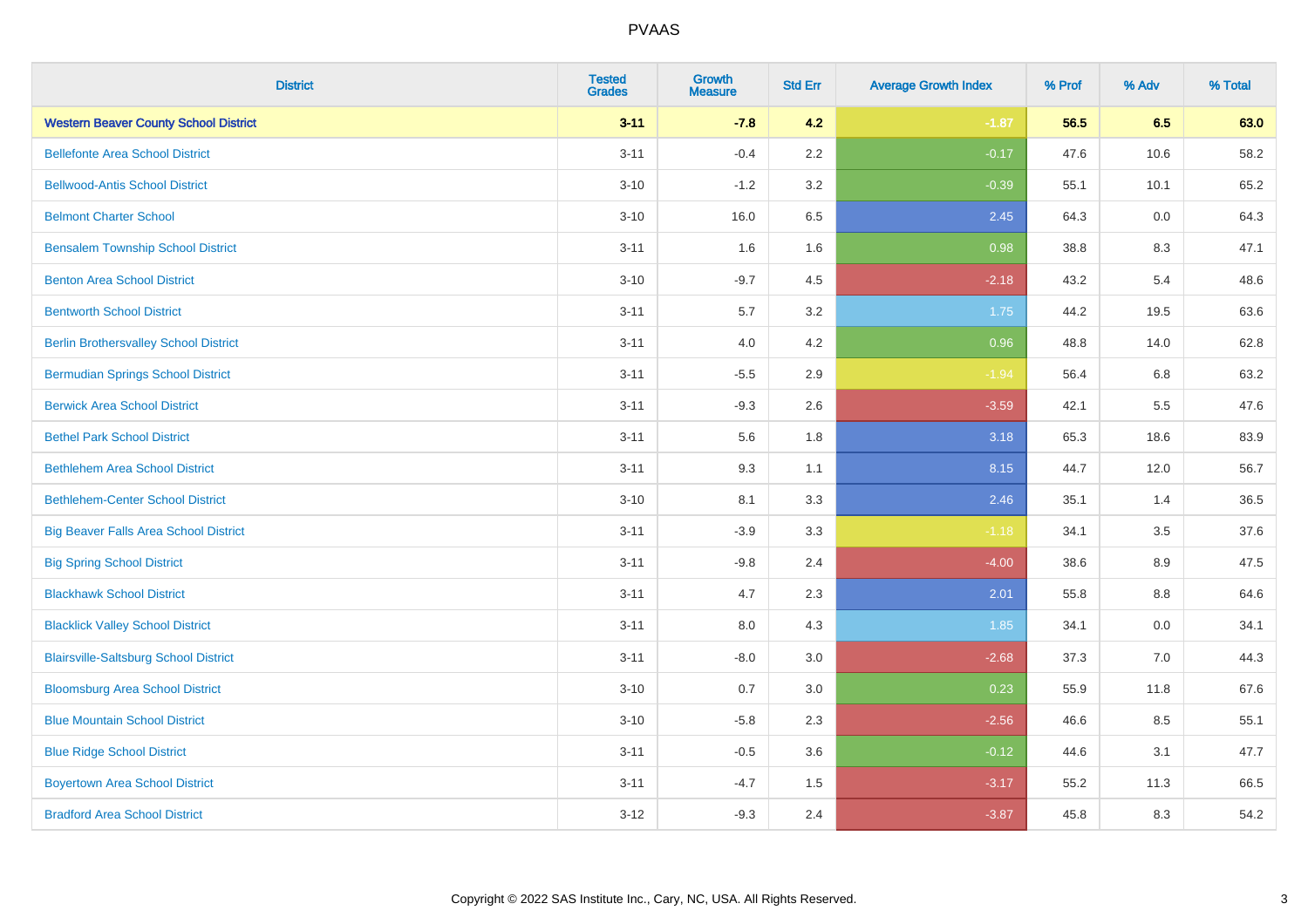| <b>District</b>                                 | <b>Tested</b><br><b>Grades</b> | <b>Growth</b><br><b>Measure</b> | <b>Std Err</b> | <b>Average Growth Index</b> | % Prof | % Adv   | % Total |
|-------------------------------------------------|--------------------------------|---------------------------------|----------------|-----------------------------|--------|---------|---------|
| <b>Western Beaver County School District</b>    | $3 - 11$                       | $-7.8$                          | 4.2            | $-1.87$                     | 56.5   | 6.5     | 63.0    |
| <b>Brandywine Heights Area School District</b>  | $3 - 11$                       | $-4.9$                          | 2.7            | $-1.81$                     | 49.2   | $8.2\,$ | 57.4    |
| <b>Brentwood Borough School District</b>        | $3 - 11$                       | $-5.3$                          | 3.0            | $-1.72$                     | 52.0   | 6.1     | 58.2    |
| <b>Bristol Borough School District</b>          | $3 - 12$                       | $-4.3$                          | 3.4            | $-1.27$                     | 39.7   | 1.3     | 41.0    |
| <b>Bristol Township School District</b>         | $3 - 11$                       | $-13.9$                         | 2.0            | $-7.05$                     | 31.0   | 3.7     | 34.7    |
| <b>Brockway Area School District</b>            | $3 - 11$                       | 0.6                             | 3.6            | 0.16                        | 49.2   | 7.7     | 56.9    |
| <b>Brookville Area School District</b>          | $3 - 11$                       | 6.9                             | 3.0            | 2.30                        | 55.2   | 15.6    | 70.8    |
| <b>Brownsville Area School District</b>         | $3 - 12$                       | $-7.2$                          | 3.9            | $-1.83$                     | 34.4   | 6.1     | 40.5    |
| <b>Bucks County Technical High School</b>       | $9 - 10$                       | $-12.0$                         | 2.5            | $-4.84$                     | 35.9   | 3.2     | 39.2    |
| <b>Burgettstown Area School District</b>        | $3 - 11$                       | $-2.1$                          | 3.4            | $-0.62$                     | 50.0   | 1.4     | 51.4    |
| <b>Burrell School District</b>                  | $3 - 11$                       | 4.5                             | 3.1            | 1.48                        | 58.5   | 13.8    | 72.3    |
| <b>Butler Area School District</b>              | $3 - 11$                       | $-6.5$                          | 1.5            | $-4.26$                     | 42.5   | 9.4     | 51.9    |
| California Area School District                 | $3 - 10$                       | $-7.3$                          | 3.6            | $-2.02$                     | 42.6   | $9.8\,$ | 52.5    |
| <b>Cambria Heights School District</b>          | $3 - 10$                       | $-4.1$                          | 3.1            | $-1.32$                     | 51.0   | 6.0     | 57.0    |
| <b>Camp Hill School District</b>                | $3 - 12$                       | 2.3                             | 3.0            | 0.78                        | 53.6   | 17.5    | 71.1    |
| <b>Canon-Mcmillan School District</b>           | $3 - 11$                       | $-0.8$                          | 1.6            | $-0.50$                     | 58.7   | 15.9    | 74.6    |
| <b>Canton Area School District</b>              | $3 - 11$                       | $-5.5$                          | 3.2            | $-1.75$                     | 40.7   | 2.3     | 43.0    |
| Capital Area School for the Arts Charter School | $9 - 11$                       | 5.8                             | 4.1            | 1.39                        | 59.3   | 18.6    | 78.0    |
| <b>Carbon Career &amp; Technical Institute</b>  | $9 - 11$                       | $-5.7$                          | 3.6            | $-1.59$                     | 34.5   | 1.2     | 35.7    |
| <b>Carbondale Area School District</b>          | $3 - 10$                       | 7.4                             | 3.3            | 2.25                        | 56.6   | 2.6     | 59.2    |
| <b>Carlisle Area School District</b>            | $3 - 11$                       | $-5.3$                          | 1.9            | $-2.81$                     | 54.0   | 6.3     | 60.3    |
| <b>Carlynton School District</b>                | $3 - 11$                       | 7.3                             | 3.3            | 2.22                        | 41.0   | 10.5    | 51.6    |
| <b>Carmichaels Area School District</b>         | $3 - 10$                       | $-9.3$                          | 3.3            | $-2.81$                     | 35.1   | 1.4     | 36.5    |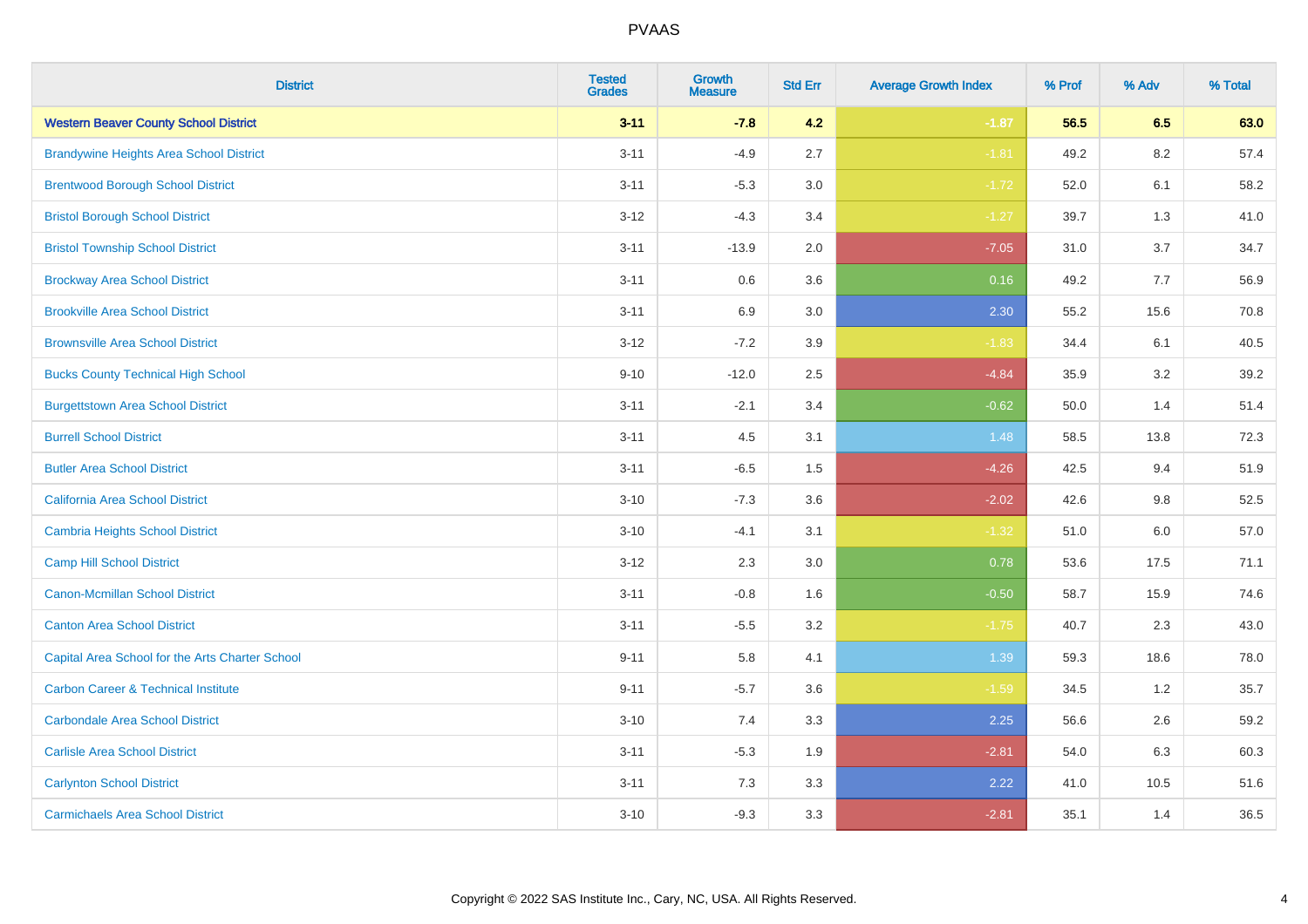| <b>District</b>                                         | <b>Tested</b><br><b>Grades</b> | <b>Growth</b><br><b>Measure</b> | <b>Std Err</b> | <b>Average Growth Index</b> | % Prof | % Adv | % Total |
|---------------------------------------------------------|--------------------------------|---------------------------------|----------------|-----------------------------|--------|-------|---------|
| <b>Western Beaver County School District</b>            | $3 - 11$                       | $-7.8$                          | 4.2            | $-1.87$                     | 56.5   | 6.5   | 63.0    |
| Catasauqua Area School District                         | $3 - 12$                       | $-12.1$                         | $3.0\,$        | $-4.00$                     | 36.8   | 7.6   | 44.3    |
| <b>Centennial School District</b>                       | $3 - 10$                       | 7.1                             | 1.7            | 4.29                        | 50.1   | 8.7   | 58.9    |
| Center For Student Learning Charter School At Pennsbury | $6 - 12$                       | $-2.9$                          | 6.1            | $-0.47$                     | 42.9   | 0.0   | 42.9    |
| <b>Central Bucks School District</b>                    | $3 - 11$                       | 1.6                             | 0.9            | 1.66                        | 63.0   | 16.8  | 79.8    |
| <b>Central Cambria School District</b>                  | $3 - 11$                       | 3.0                             | 2.5            | 1.17                        | 56.2   | 9.7   | 66.0    |
| <b>Central Columbia School District</b>                 | $3 - 12$                       | $-4.8$                          | 2.6            | $-1.86$                     | 53.7   | 14.8  | 68.5    |
| <b>Central Dauphin School District</b>                  | $3 - 11$                       | 4.4                             | 1.3            | 3.32                        | 53.3   | 7.4   | 60.7    |
| <b>Central Fulton School District</b>                   | $3 - 11$                       | $-0.5$                          | $3.5\,$        | $-0.14$                     | 51.4   | 8.6   | 60.0    |
| <b>Central Greene School District</b>                   | $3 - 11$                       | $-1.6$                          | 2.8            | $-0.55$                     | 54.2   | 2.8   | 57.0    |
| <b>Central Valley School District</b>                   | $3 - 10$                       | 4.8                             | 2.4            | 1.98                        | 56.9   | 9.0   | 65.9    |
| <b>Central York School District</b>                     | $3-12$                         | 12.3                            | 1.7            | $7.20$                      | 55.5   | 11.5  | 67.0    |
| <b>Chambersburg Area School District</b>                | $3 - 11$                       | $-9.5$                          | 1.3            | $-7.20$                     | 42.7   | 8.6   | 51.4    |
| <b>Charleroi School District</b>                        | $3 - 11$                       | $-2.6$                          | 3.0            | $-0.86$                     | 55.7   | 7.4   | 63.1    |
| <b>Chartiers Valley School District</b>                 | $3 - 11$                       | $-1.7$                          | 2.0            | $-0.81$                     | 54.7   | 8.4   | 63.1    |
| <b>Chartiers-Houston School District</b>                | $3 - 10$                       | $-8.6$                          | 3.5            | $-2.41$                     | 59.7   | 4.5   | 64.2    |
| <b>Cheltenham School District</b>                       | $3 - 11$                       | $-1.4$                          | 2.1            | $-0.67$                     | 46.1   | 10.0  | 56.1    |
| <b>Chester Charter Scholars Academy Charter School</b>  | $3 - 12$                       | 8.4                             | 4.1            | 2.03                        | 23.4   | 0.0   | 23.4    |
| <b>Chester-Upland School District</b>                   | $3 - 11$                       | $-0.3$                          | 2.7            | $-0.09$                     | 13.8   | 0.8   | 14.6    |
| <b>Chestnut Ridge School District</b>                   | $3 - 12$                       | $-3.4$                          | 2.9            | $-1.17$                     | 46.6   | 5.8   | 52.4    |
| <b>Chichester School District</b>                       | $3 - 11$                       | $-2.7$                          | 2.3            | $-1.17$                     | 44.6   | 6.6   | 51.2    |
| <b>City CHS</b>                                         | $10 - 11$                      | 13.6                            | 2.7            | 5.12                        | 45.8   | 3.0   | 48.8    |
| <b>Clairton City School District</b>                    | $3 - 11$                       | 3.5                             | 3.7            | 0.95                        | 13.4   | 0.0   | 13.4    |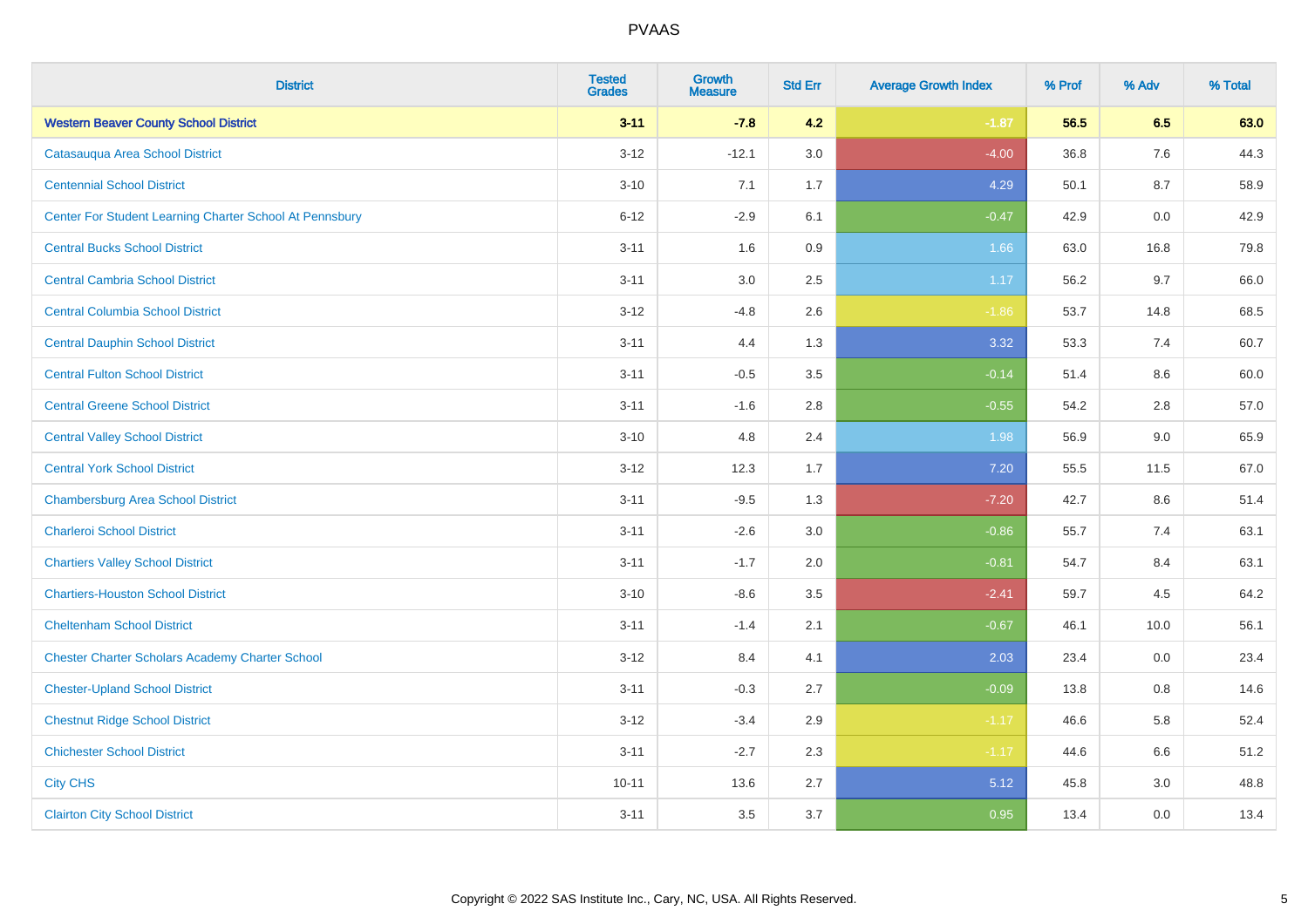| <b>District</b>                                    | <b>Tested</b><br><b>Grades</b> | <b>Growth</b><br><b>Measure</b> | <b>Std Err</b> | <b>Average Growth Index</b> | % Prof | % Adv | % Total |
|----------------------------------------------------|--------------------------------|---------------------------------|----------------|-----------------------------|--------|-------|---------|
| <b>Western Beaver County School District</b>       | $3 - 11$                       | $-7.8$                          | 4.2            | $-1.87$                     | 56.5   | 6.5   | 63.0    |
| <b>Clarion Area School District</b>                | $3 - 11$                       | 10.3                            | 4.1            | 2.51                        | 45.4   | 14.6  | 60.0    |
| <b>Clarion-Limestone Area School District</b>      | $3 - 12$                       | $-2.5$                          | 4.1            | $-0.60$                     | 56.8   | 6.8   | 63.6    |
| <b>Claysburg-Kimmel School District</b>            | $3 - 11$                       | $-5.7$                          | 4.0            | $-1.42$                     | 42.9   | 8.2   | 51.0    |
| <b>Clearfield Area School District</b>             | $3 - 10$                       | $-9.4$                          | 2.6            | $-3.56$                     | 43.0   | 3.1   | 46.1    |
| <b>Coatesville Area School District</b>            | $3 - 11$                       | $-4.4$                          | 1.7            | $-2.62$                     | 36.3   | 4.2   | 40.5    |
| <b>Cocalico School District</b>                    | $3 - 11$                       | 10.6                            | 2.0            | 5.18                        | 50.8   | 14.1  | 64.8    |
| <b>Collegium Charter School</b>                    | $3 - 10$                       | 5.9                             | 2.5            | 2.33                        | 38.1   | 7.9   | 46.0    |
| <b>Colonial School District</b>                    | $3 - 11$                       | 14.0                            | 1.7            | 8.21                        | 60.2   | 19.6  | 79.8    |
| <b>Columbia Borough School District</b>            | $3 - 12$                       | $-3.1$                          | 3.5            | $-0.89$                     | 29.5   | 1.9   | 31.4    |
| <b>Columbia-Montour AVTS</b>                       | $9 - 10$                       | $-12.5$                         | 3.0            | $-4.16$                     | 22.3   | 0.6   | 22.9    |
| <b>Commodore Perry School District</b>             | $3 - 11$                       | 3.2                             | 5.5            | 0.58                        | 58.3   | 0.0   | 58.3    |
| <b>Commonwealth Charter Academy Charter School</b> | $3 - 10$                       | 9.1                             | 1.9            | 4.90                        | 47.2   | 9.1   | 56.3    |
| Community Academy Of Philadelphia Charter School   | $3 - 11$                       | 5.8                             | 2.7            | 2.12                        | 26.7   | 0.9   | 27.6    |
| Conemaugh Township Area School District            | $3 - 12$                       | $-3.7$                          | 3.4            | $-1.09$                     | 53.8   | 17.6  | 71.4    |
| <b>Conemaugh Valley School District</b>            | $3 - 12$                       | $-3.2$                          | 4.1            | $-0.78$                     | 48.2   | 5.6   | 53.7    |
| <b>Conestoga Valley School District</b>            | $3 - 11$                       | 8.7                             | 1.8            | 4.69                        | 60.3   | 13.5  | 73.8    |
| <b>Conewago Valley School District</b>             | $3 - 12$                       | $-0.9$                          | 2.0            | $-0.45$                     | 51.7   | 9.6   | 61.3    |
| <b>Conneaut School District</b>                    | $3 - 12$                       | $-7.5$                          | 2.6            | $-2.91$                     | 38.4   | 7.4   | 45.8    |
| <b>Connellsville Area School District</b>          | $3 - 11$                       | 6.1                             | 2.0            | 3.05                        | 45.4   | 7.8   | 53.2    |
| <b>Conrad Weiser Area School District</b>          | $3 - 11$                       | 3.6                             | 2.2            | 1.63                        | 52.1   | 2.1   | 54.2    |
| <b>Cornell School District</b>                     | $3 - 11$                       | $-1.6$                          | 5.0            | $-0.32$                     | 33.8   | 1.5   | 35.4    |
| <b>Cornwall-Lebanon School District</b>            | $3 - 11$                       | 8.3                             | 1.6            | 5.08                        | 47.2   | 8.4   | 55.6    |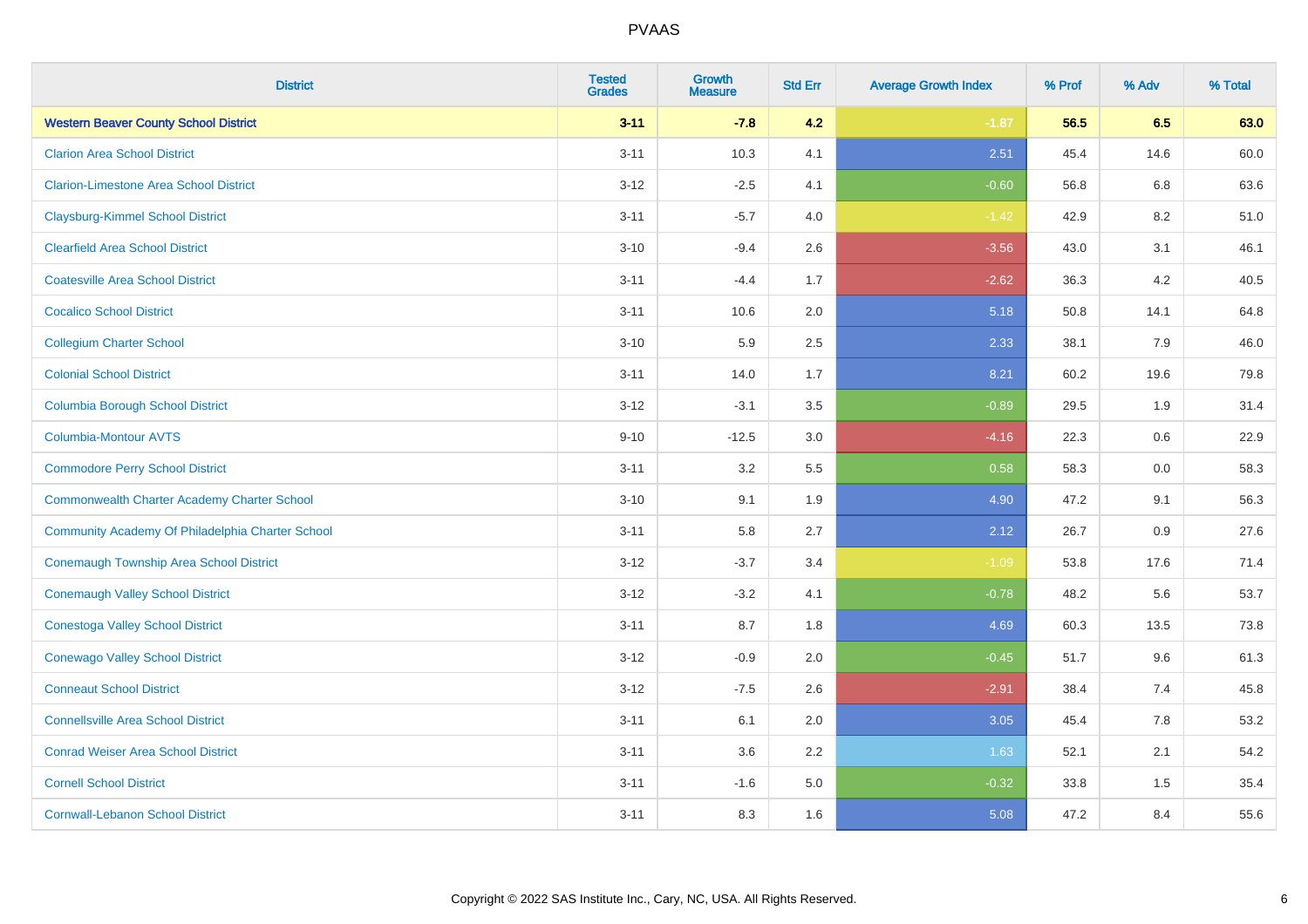| <b>District</b>                              | <b>Tested</b><br><b>Grades</b> | <b>Growth</b><br><b>Measure</b> | <b>Std Err</b> | <b>Average Growth Index</b> | % Prof | % Adv | % Total |
|----------------------------------------------|--------------------------------|---------------------------------|----------------|-----------------------------|--------|-------|---------|
| <b>Western Beaver County School District</b> | $3 - 11$                       | $-7.8$                          | 4.2            | $-1.87$                     | 56.5   | 6.5   | 63.0    |
| <b>Corry Area School District</b>            | $3 - 11$                       | $-5.3$                          | 2.6            | $-2.03$                     | 38.5   | 6.0   | 44.5    |
| <b>Coudersport Area School District</b>      | $3 - 11$                       | 7.7                             | 3.7            | 2.06                        | 55.7   | 8.2   | 63.9    |
| <b>Council Rock School District</b>          | $3 - 11$                       | 8.9                             | 1.2            | 7.65                        | 62.8   | 16.6  | 79.4    |
| <b>Cranberry Area School District</b>        | $3 - 12$                       | 9.2                             | 3.0            | 3.04                        | 47.5   | 10.2  | 57.6    |
| <b>Crawford Central School District</b>      | $3 - 11$                       | $-4.7$                          | 2.2            | $-2.15$                     | 40.6   | 10.5  | 51.1    |
| <b>Crestwood School District</b>             | $3 - 11$                       | $-0.4$                          | 2.4            | $-0.17$                     | 57.4   | 17.0  | 74.4    |
| <b>Cumberland Valley School District</b>     | $3 - 12$                       | 18.5                            | 1.3            | 14.64                       | 60.7   | 23.4  | 84.1    |
| <b>Curwensville Area School District</b>     | $3 - 11$                       | $-27.9$                         | 4.1            | $-6.72$                     | 42.5   | 4.1   | 46.6    |
| <b>Dallas School District</b>                | $3 - 11$                       | $-2.5$                          | 2.2            | $-1.12$                     | 54.9   | 7.6   | 62.4    |
| <b>Dallastown Area School District</b>       | $3 - 11$                       | 13.5                            | 1.5            | 8.84                        | 56.0   | 17.9  | 73.8    |
| <b>Daniel Boone Area School District</b>     | $3 - 12$                       | 5.7                             | 2.0            | 2.88                        | 51.0   | 11.5  | 62.6    |
| Danville Area School District                | $3 - 11$                       | 0.4                             | 2.6            | 0.15                        | 57.4   | 18.4  | 75.7    |
| <b>Dauphin County Technical School</b>       | $9 - 11$                       | $-45.5$                         | 2.6            | $-17.72$                    | 14.4   | 2.5   | 16.9    |
| <b>Deer Lakes School District</b>            | $3 - 11$                       | 17.0                            | 2.7            | 6.32                        | 61.5   | 16.4  | 77.9    |
| <b>Delaware Valley School District</b>       | $3 - 11$                       | 12.6                            | 1.8            | 6.93                        | 55.2   | 16.2  | 71.4    |
| <b>Derry Area School District</b>            | $3 - 11$                       | 13.2                            | 2.8            | 4.69                        | 60.0   | 12.5  | 72.5    |
| <b>Derry Township School District</b>        | $3 - 10$                       | 12.8                            | 2.0            | 6.39                        | 54.8   | 25.8  | 80.6    |
| <b>Donegal School District</b>               | $3 - 12$                       | 3.1                             | 2.4            | 1.29                        | 60.6   | 9.1   | 69.7    |
| Dover Area School District                   | $3 - 12$                       | 6.0                             | 2.1            | 2.94                        | 52.2   | 6.0   | 58.2    |
| Downingtown Area School District             | $3 - 11$                       | 12.1                            | 1.1            | 10.67                       | 60.0   | 23.5  | 83.6    |
| Dr Robert Ketterer Charter School Inc        | $6 - 12$                       | 10.1                            | 5.0            | 2.04                        | 14.9   | 0.4   | 15.3    |
| <b>Dubois Area School District</b>           | $3 - 11$                       | $-6.2$                          | 2.0            | $-3.07$                     | 50.9   | 13.4  | 64.3    |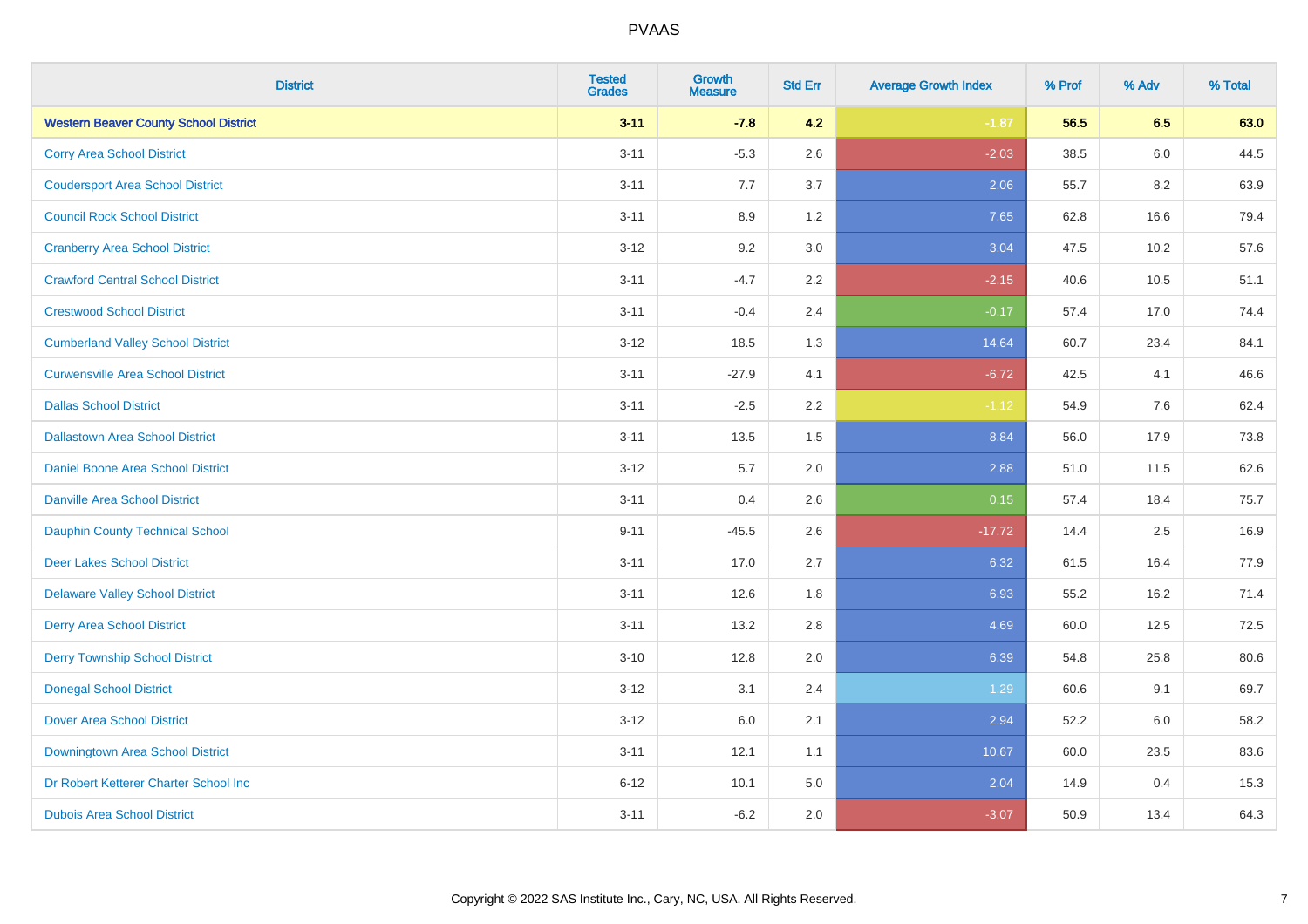| <b>District</b>                                   | <b>Tested</b><br><b>Grades</b> | <b>Growth</b><br><b>Measure</b> | <b>Std Err</b> | <b>Average Growth Index</b> | % Prof | % Adv | % Total |
|---------------------------------------------------|--------------------------------|---------------------------------|----------------|-----------------------------|--------|-------|---------|
| <b>Western Beaver County School District</b>      | $3 - 11$                       | $-7.8$                          | 4.2            | $-1.87$                     | 56.5   | 6.5   | 63.0    |
| <b>Dunmore School District</b>                    | $3 - 11$                       | $-7.7$                          | 2.9            | $-2.62$                     | 34.0   | 7.2   | 41.2    |
| <b>East Allegheny School District</b>             | $3 - 11$                       | $-6.3$                          | 3.3            | $-1.87$                     | 31.9   | 9.7   | 41.7    |
| <b>East Lycoming School District</b>              | $3 - 11$                       | $-6.0$                          | 2.7            | $-2.24$                     | 48.3   | 4.2   | 52.5    |
| <b>East Penn School District</b>                  | $3 - 11$                       | 4.1                             | 1.3            | 3.27                        | 55.8   | 11.5  | 67.3    |
| East Pennsboro Area School District               | $3 - 11$                       | $-4.2$                          | 2.5            | $-1.71$                     | 60.8   | 8.5   | 69.3    |
| <b>East Stroudsburg Area School District</b>      | $3 - 11$                       | 0.1                             | 1.6            | 0.05                        | 45.8   | 7.8   | 53.6    |
| <b>Eastern Lancaster County School District</b>   | $3 - 12$                       | 4.5                             | 2.2            | 2.09                        | 46.3   | 11.4  | 57.6    |
| <b>Eastern Lebanon County School District</b>     | $3 - 11$                       | 8.6                             | 2.2            | 3.84                        | 48.8   | 11.4  | 60.3    |
| <b>Eastern York School District</b>               | $3 - 11$                       | 9.6                             | 2.6            | 3.71                        | 56.3   | 12.6  | 68.9    |
| <b>Easton Area School District</b>                | $3 - 12$                       | $-4.1$                          | 1.4            | $-2.91$                     | 39.9   | 4.0   | 43.9    |
| <b>Elizabeth Forward School District</b>          | $3 - 11$                       | $-8.4$                          | 2.4            | $-3.41$                     | 51.7   | 4.0   | 55.7    |
| <b>Elizabethtown Area School District</b>         | $3 - 12$                       | $-0.9$                          | 1.9            | $-0.47$                     | 50.0   | 11.2  | 61.2    |
| <b>Elk Lake School District</b>                   | $3 - 11$                       | $-4.0$                          | 3.3            | $-1.23$                     | 46.2   | 3.3   | 49.4    |
| <b>Ellwood City Area School District</b>          | $3 - 11$                       | $-4.2$                          | 3.2            | $-1.29$                     | 54.1   | 14.1  | 68.2    |
| <b>Ephrata Area School District</b>               | $3 - 11$                       | 5.6                             | 1.8            | 3.12                        | 54.7   | 9.5   | 64.2    |
| <b>Erie City School District</b>                  | $3 - 12$                       | $-14.5$                         | 1.6            | $-9.26$                     | 25.4   | 3.0   | 28.4    |
| Esperanza Academy Charter School                  | $4 - 11$                       | 4.0                             | 2.5            | 1.61                        | 32.4   | 0.7   | 33.1    |
| <b>Esperanza Cyber Charter School</b>             | $3 - 11$                       | 7.1                             | 6.1            | 1.16                        | 9.1    | 0.0   | 9.1     |
| <b>Everett Area School District</b>               | $3 - 11$                       | 5.0                             | 3.4            | 1.47                        | 60.5   | 1.3   | 61.8    |
| <b>Executive Education Academy Charter School</b> | $3 - 10$                       | $-6.5$                          | 3.1            | $-2.08$                     | 23.7   | 2.2   | 25.8    |
| <b>Exeter Township School District</b>            | $3 - 11$                       | $-10.4$                         | 1.9            | $-5.44$                     | 50.6   | 2.7   | 53.3    |
| <b>Fairfield Area School District</b>             | $3 - 11$                       | $-5.6$                          | 3.4            | $-1.66$                     | 57.9   | 4.0   | 61.8    |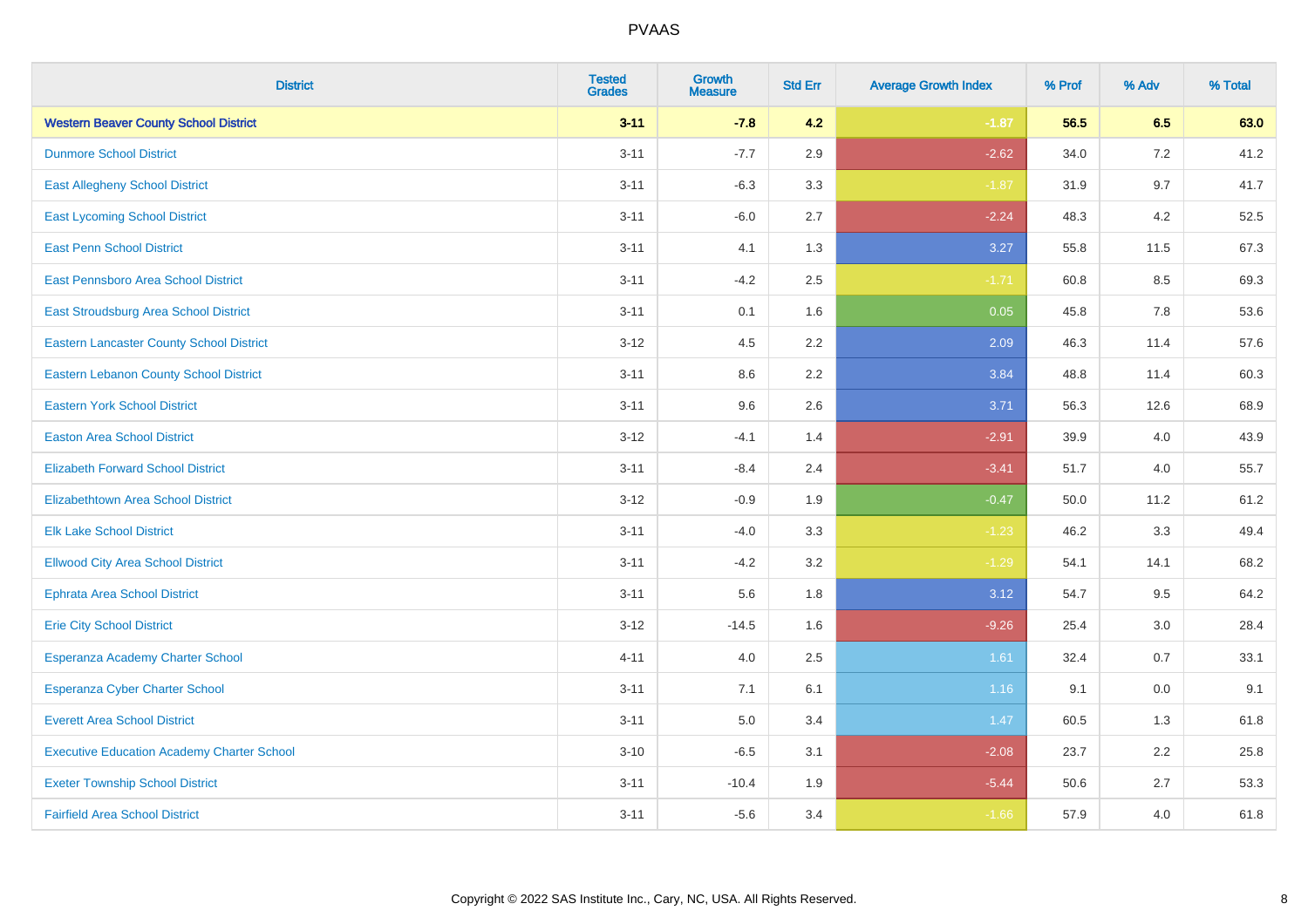| <b>District</b>                              | <b>Tested</b><br><b>Grades</b> | <b>Growth</b><br><b>Measure</b> | <b>Std Err</b> | <b>Average Growth Index</b> | % Prof | % Adv   | % Total |
|----------------------------------------------|--------------------------------|---------------------------------|----------------|-----------------------------|--------|---------|---------|
| <b>Western Beaver County School District</b> | $3 - 11$                       | $-7.8$                          | 4.2            | $-1.87$                     | 56.5   | 6.5     | 63.0    |
| <b>Fairview School District</b>              | $3 - 11$                       | 3.4                             | 2.6            | 1.32                        | 57.2   | 17.6    | 74.8    |
| <b>Fannett-Metal School District</b>         | $3 - 11$                       | $-3.4$                          | 5.1            | $-0.67$                     | 38.7   | 8.1     | 46.8    |
| <b>Farrell Area School District</b>          | $3 - 11$                       | $-10.4$                         | 4.3            | $-2.41$                     | 19.0   | $0.0\,$ | 19.0    |
| <b>Ferndale Area School District</b>         | $3 - 10$                       | $-5.8$                          | 4.3            | $-1.33$                     | 40.0   | 0.0     | 40.0    |
| <b>Fleetwood Area School District</b>        | $3 - 10$                       | 12.2                            | 2.2            | 5.68                        | 53.5   | 11.6    | 65.2    |
| <b>Forbes Road School District</b>           | $3 - 11$                       | 2.8                             | 5.1            | 0.56                        | 41.4   | 10.3    | 51.7    |
| <b>Forest Area School District</b>           | $3 - 11$                       | $-4.4$                          | 5.4            | $-0.81$                     | 36.2   | 2.1     | 38.3    |
| <b>Forest City Regional School District</b>  | $3-12$                         | $-6.0$                          | 3.0            | $-1.96$                     | 44.1   | 0.0     | 44.1    |
| <b>Forest Hills School District</b>          | $3 - 11$                       | $-7.3$                          | 2.7            | $-2.74$                     | 41.1   | 13.7    | 54.8    |
| <b>Fort Cherry School District</b>           | $3 - 10$                       | $-5.9$                          | 3.8            | $-1.56$                     | 55.2   | 5.2     | 60.3    |
| <b>Fort Leboeuf School District</b>          | $3 - 11$                       | 11.7                            | 2.5            | 4.73                        | 48.5   | 21.1    | 69.6    |
| <b>Fox Chapel Area School District</b>       | $3 - 11$                       | 9.8                             | 1.8            | 5.36                        | 56.6   | 28.6    | 85.2    |
| <b>Franklin Area School District</b>         | $3 - 11$                       | 6.6                             | 2.8            | 2.34                        | 48.2   | 4.5     | 52.7    |
| <b>Franklin Regional School District</b>     | $3 - 11$                       | 2.0                             | 1.9            | 1.02                        | 66.7   | 15.5    | 82.1    |
| <b>Frazier School District</b>               | $3 - 11$                       | $-17.2$                         | 3.7            | $-4.70$                     | 37.1   | 1.6     | 38.7    |
| <b>Freedom Area School District</b>          | $3 - 11$                       | $-7.1$                          | 3.0            | $-2.37$                     | 43.8   | 4.2     | 47.9    |
| <b>Freeport Area School District</b>         | $3 - 10$                       | 9.7                             | 2.5            | 3.91                        | 57.5   | 17.8    | 75.3    |
| <b>Galeton Area School District</b>          | $3 - 11$                       | 2.2                             | 5.3            | 0.42                        | 41.3   | 4.4     | 45.6    |
| <b>Garnet Valley School District</b>         | $3 - 10$                       | 10.9                            | 1.7            | 6.53                        | 67.1   | 19.0    | 86.1    |
| <b>Gateway School District</b>               | $3 - 11$                       | 0.8                             | 2.2            | 0.38                        | 52.1   | 13.8    | 65.9    |
| <b>General Mclane School District</b>        | $3 - 11$                       | 3.1                             | 2.9            | 1.07                        | 62.3   | 4.9     | 67.2    |
| <b>Gettysburg Area School District</b>       | $3 - 11$                       | $-4.0$                          | 2.1            | $-1.89$                     | 45.3   | 14.0    | 59.3    |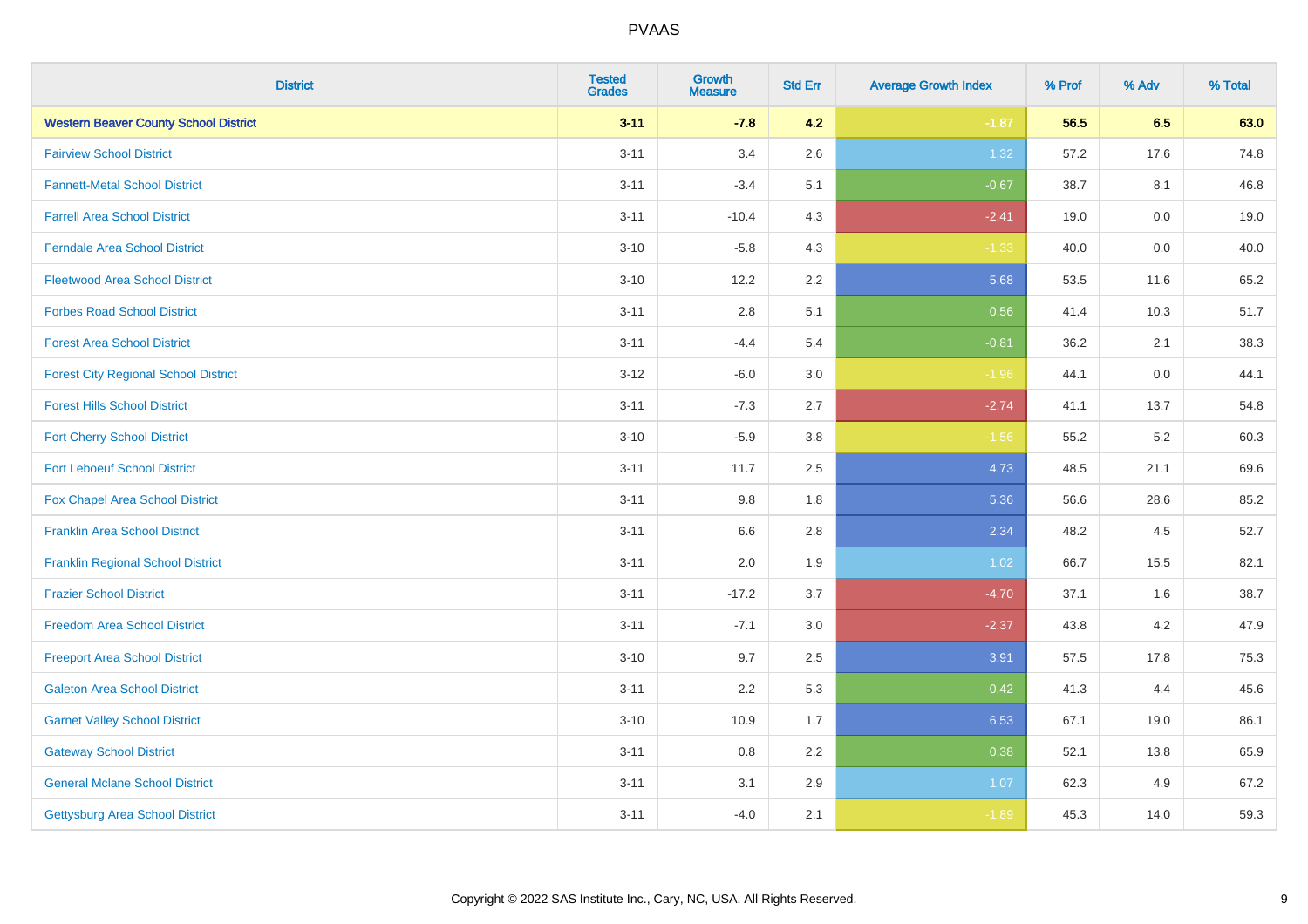| <b>District</b>                               | <b>Tested</b><br><b>Grades</b> | <b>Growth</b><br><b>Measure</b> | <b>Std Err</b> | <b>Average Growth Index</b> | % Prof | % Adv   | % Total |
|-----------------------------------------------|--------------------------------|---------------------------------|----------------|-----------------------------|--------|---------|---------|
| <b>Western Beaver County School District</b>  | $3 - 11$                       | $-7.8$                          | 4.2            | $-1.87$                     | 56.5   | 6.5     | 63.0    |
| <b>Gillingham Charter School</b>              | $3 - 11$                       | $-4.4$                          | 5.6            | $-0.77$                     | 20.8   | 8.3     | 29.2    |
| <b>Girard School District</b>                 | $3 - 11$                       | $-0.6$                          | 2.7            | $-0.22$                     | 53.9   | 15.6    | 69.6    |
| <b>Glendale School District</b>               | $3 - 10$                       | $-0.9$                          | 3.7            | $-0.24$                     | 50.0   | 5.4     | 55.4    |
| <b>Governor Mifflin School District</b>       | $3 - 11$                       | 4.1                             | 1.8            | 2.33                        | 42.5   | 7.2     | 49.7    |
| <b>Great Valley School District</b>           | $3 - 11$                       | 15.0                            | 1.9            | 7.98                        | 50.0   | 35.0    | 85.0    |
| <b>Greater Johnstown School District</b>      | $3 - 11$                       | $-3.1$                          | 2.6            | $-1.19$                     | 26.1   | 0.0     | 26.1    |
| <b>Greater Latrobe School District</b>        | $3 - 11$                       | 0.6                             | 1.9            | 0.31                        | 55.5   | 14.1    | 69.5    |
| <b>Greater Nanticoke Area School District</b> | $3 - 12$                       | 11.2                            | 2.8            | 4.01                        | 38.0   | 12.4    | 50.4    |
| <b>Greencastle-Antrim School District</b>     | $3 - 11$                       | $-3.0$                          | 2.2            | $-1.36$                     | 62.4   | 9.9     | 72.3    |
| <b>Greensburg Salem School District</b>       | $3 - 11$                       | $-4.4$                          | 2.4            | $-1.88$                     | 47.6   | 4.9     | 52.4    |
| <b>Greenville Area School District</b>        | $3 - 11$                       | 0.7                             | 2.9            | 0.26                        | 53.4   | 6.9     | 60.3    |
| <b>Greenwood School District</b>              | $3 - 11$                       | 15.9                            | 3.9            | 4.11                        | 50.0   | 25.0    | 75.0    |
| <b>Grove City Area School District</b>        | $3-12$                         | 5.1                             | 2.4            | 2.09                        | 36.4   | 16.5    | 52.8    |
| <b>Halifax Area School District</b>           | $3 - 11$                       | 4.7                             | 3.9            | 1.22                        | 61.5   | 9.6     | 71.2    |
| <b>Hamburg Area School District</b>           | $3 - 11$                       | 8.9                             | 2.5            | 3.63                        | 43.5   | 8.2     | 51.7    |
| <b>Hampton Township School District</b>       | $3 - 11$                       | 5.1                             | 2.2            | 2.35                        | 54.0   | 28.2    | 82.2    |
| <b>Hanover Area School District</b>           | $3 - 11$                       | 2.2                             | 4.6            | 0.48                        | 42.9   | 5.7     | 48.6    |
| <b>Hanover Public School District</b>         | $3 - 11$                       | 5.2                             | 2.8            | 1.83                        | 52.2   | 14.4    | 66.7    |
| <b>Harbor Creek School District</b>           | $3 - 11$                       | $-7.1$                          | 2.7            | $-2.67$                     | 48.8   | 15.2    | 64.0    |
| Harmony Area School District                  | $3 - 10$                       | 4.5                             | 6.3            | 0.72                        | 33.3   | 13.3    | 46.7    |
| <b>Harrisburg City School District</b>        | $3 - 11$                       | $-0.4$                          | 2.1            | $-0.19$                     | 15.1   | 0.4     | 15.5    |
| Hatboro-Horsham School District               | $3 - 11$                       | $-12.8$                         | 1.7            | $-7.47$                     | 45.6   | $7.2\,$ | 52.8    |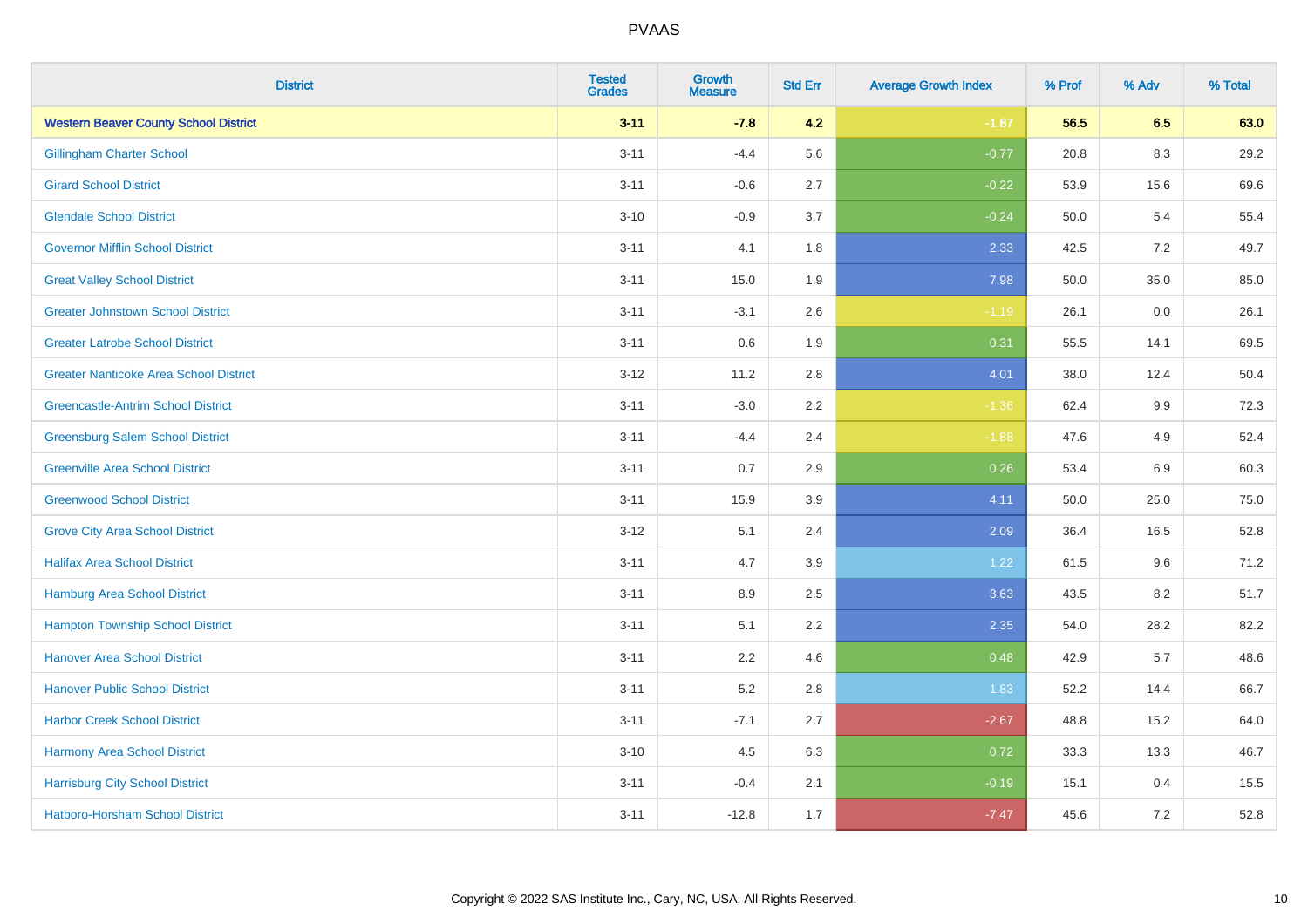| <b>District</b>                               | <b>Tested</b><br><b>Grades</b> | <b>Growth</b><br><b>Measure</b> | <b>Std Err</b> | <b>Average Growth Index</b> | % Prof | % Adv | % Total |
|-----------------------------------------------|--------------------------------|---------------------------------|----------------|-----------------------------|--------|-------|---------|
| <b>Western Beaver County School District</b>  | $3 - 11$                       | $-7.8$                          | 4.2            | $-1.87$                     | 56.5   | 6.5   | 63.0    |
| <b>Haverford Township School District</b>     | $3 - 11$                       | $8.0\,$                         | 1.5            | 5.27                        | 53.0   | 25.5  | 78.6    |
| <b>Hazleton Area School District</b>          | $3 - 11$                       | 9.6                             | 1.4            | 6.77                        | 45.0   | 7.8   | 52.9    |
| <b>Hempfield Area School District</b>         | $3 - 12$                       | 4.6                             | 1.6            | 2.86                        | 53.5   | 20.1  | 73.6    |
| <b>Hempfield School District</b>              | $3 - 11$                       | 0.1                             | 1.4            | 0.08                        | 58.2   | 9.9   | 68.2    |
| <b>Hermitage School District</b>              | $3 - 12$                       | 3.8                             | 2.4            | 1.60                        | 57.5   | 9.3   | 66.8    |
| <b>Highlands School District</b>              | $3 - 11$                       | $-7.4$                          | 2.7            | $-2.76$                     | 44.4   | 3.7   | 48.2    |
| <b>Hollidaysburg Area School District</b>     | $3 - 11$                       | 6.0                             | 2.1            | 2.88                        | 57.1   | 12.3  | 69.4    |
| <b>Homer-Center School District</b>           | $3 - 11$                       | 9.7                             | 3.6            | 2.70                        | 45.1   | 17.2  | 62.3    |
| Hope For Hyndman Charter School               | $3 - 11$                       | $-2.0$                          | 6.1            | $-0.32$                     | 33.3   | 0.0   | 33.3    |
| <b>Hopewell Area School District</b>          | $3 - 11$                       | 2.6                             | 2.7            | 0.97                        | 58.4   | 4.0   | 62.4    |
| Huntingdon Area School District               | $3 - 11$                       | $-2.0$                          | 2.7            | $-0.72$                     | 36.8   | 10.3  | 47.0    |
| Imhotep Institute Charter High School         | $9 - 11$                       | $-5.3$                          | 5.8            | $-0.92$                     | 25.0   | 0.0   | 25.0    |
| Indiana Area School District                  | $3 - 11$                       | $-5.3$                          | 2.3            | $-2.28$                     | 47.6   | 18.4  | 66.1    |
| <b>Innovative Arts Academy Charter School</b> | $6 - 11$                       | $-9.1$                          | 3.7            | $-2.44$                     | 9.5    | 0.0   | 9.5     |
| Insight PA Cyber Charter School               | $3 - 11$                       | 0.7                             | 5.7            | 0.12                        | 50.0   | 4.8   | 54.8    |
| <b>Interboro School District</b>              | $3 - 12$                       | $-7.3$                          | 2.1            | $-3.43$                     | 46.6   | 4.8   | 51.4    |
| <b>Iroquois School District</b>               | $3 - 11$                       | 13.1                            | 3.0            | 4.35                        | 48.2   | 7.8   | 56.0    |
| Jamestown Area School District                | $3 - 11$                       | 13.5                            | 4.2            | 3.19                        | 64.4   | 13.3  | 77.8    |
| Jeannette City School District                | $3 - 11$                       | $-4.3$                          | 3.8            | $-1.13$                     | 46.7   | 7.5   | 54.2    |
| Jefferson County-Dubois AVTS                  | $9 - 11$                       | $-16.2$                         | 3.9            | $-4.16$                     | 23.0   | 0.0   | 23.0    |
| Jefferson-Morgan School District              | $3 - 10$                       | $-9.9$                          | 4.2            | $-2.35$                     | 43.8   | 4.2   | 47.9    |
| <b>Jenkintown School District</b>             | $3 - 11$                       | 12.5                            | 4.4            | 2.84                        | 54.6   | 29.6  | 84.1    |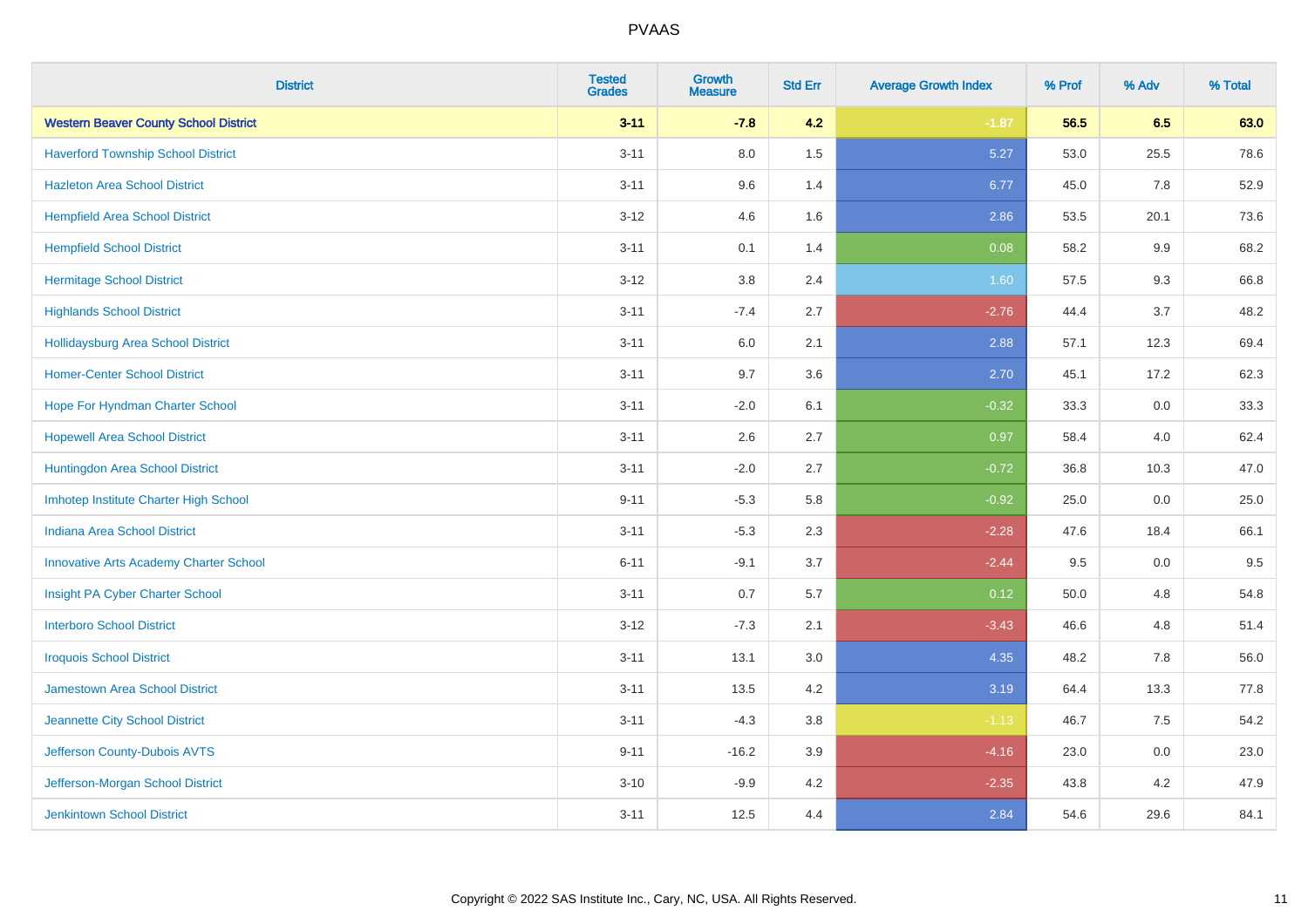| <b>District</b>                                 | <b>Tested</b><br><b>Grades</b> | <b>Growth</b><br><b>Measure</b> | <b>Std Err</b> | <b>Average Growth Index</b> | % Prof | % Adv   | % Total |
|-------------------------------------------------|--------------------------------|---------------------------------|----------------|-----------------------------|--------|---------|---------|
| <b>Western Beaver County School District</b>    | $3 - 11$                       | $-7.8$                          | 4.2            | $-1.87$                     | 56.5   | 6.5     | 63.0    |
| Jersey Shore Area School District               | $3 - 11$                       | 0.5                             | 2.6            | 0.21                        | 47.1   | $9.2\,$ | 56.2    |
| Jim Thorpe Area School District                 | $3 - 11$                       | $-5.8$                          | 2.7            | $-2.19$                     | 33.3   | 7.4     | 40.7    |
| Johnsonburg Area School District                | $3 - 11$                       | $-14.1$                         | 3.9            | $-3.62$                     | 54.0   | 4.6     | 58.6    |
| <b>Juniata County School District</b>           | $3 - 12$                       | $-4.9$                          | 2.1            | $-2.26$                     | 38.5   | 2.9     | 41.4    |
| Juniata Valley School District                  | $3 - 11$                       | $-3.9$                          | 3.5            | $-1.10$                     | 44.4   | 3.5     | 47.8    |
| <b>Kane Area School District</b>                | $3 - 10$                       | $-3.7$                          | 3.2            | $-1.17$                     | 39.5   | 9.9     | 49.4    |
| Karns City Area School District                 | $3 - 11$                       | $-6.0$                          | 2.9            | $-2.03$                     | 53.1   | 8.3     | 61.5    |
| <b>Kennett Consolidated School District</b>     | $3 - 11$                       | 4.8                             | 1.8            | 2.61                        | 52.5   | 10.7    | 63.2    |
| <b>Keystone Central School District</b>         | $3 - 11$                       | $-5.1$                          | 2.0            | $-2.46$                     | 44.7   | 4.6     | 49.4    |
| <b>Keystone Education Center Charter School</b> | $3 - 12$                       | $-12.9$                         | 5.9            | $-2.19$                     | 28.0   | 0.0     | 28.0    |
| <b>Keystone Oaks School District</b>            | $3 - 11$                       | 5.5                             | 2.6            | 2.07                        | 53.2   | 12.1    | 65.4    |
| <b>Keystone School District</b>                 | $3 - 11$                       | 3.1                             | 3.3            | 0.94                        | 50.6   | 6.5     | 57.1    |
| <b>KIPP Dubois Charter School</b>               | $9 - 10$                       | 4.7                             | 3.3            | 1.40                        | 31.0   | 1.4     | 32.4    |
| <b>Kiski Area School District</b>               | $3 - 11$                       | $-3.7$                          | 2.0            | $-1.86$                     | 57.4   | 10.4    | 67.8    |
| <b>Kutztown Area School District</b>            | $3 - 12$                       | $-0.2$                          | 3.2            | $-0.05$                     | 55.4   | 13.3    | 68.7    |
| La Academia Partnership Charter School          | $6 - 11$                       | $-11.0$                         | 4.7            | $-2.34$                     | 6.8    | 0.0     | 6.8     |
| Lackawanna Trail School District                | $3 - 10$                       | $-21.7$                         | 3.5            | $-6.20$                     | 38.5   | 1.5     | 40.0    |
| <b>Lakeland School District</b>                 | $3 - 11$                       | 1.1                             | 2.8            | 0.38                        | 48.6   | 3.7     | 52.3    |
| Lake-Lehman School District                     | $3 - 11$                       | 10.8                            | 2.7            | 3.93                        | 55.3   | 7.9     | 63.2    |
| <b>Lakeview School District</b>                 | $3 - 11$                       | $-0.9$                          | 3.7            | $-0.24$                     | 60.3   | 3.2     | 63.5    |
| <b>Lampeter-Strasburg School District</b>       | $3 - 12$                       | $-8.6$                          | 2.0            | $-4.33$                     | 55.1   | 9.8     | 64.8    |
| <b>Lancaster School District</b>                | $3 - 12$                       | $-15.8$                         | 1.5            | $-10.90$                    | 14.6   | 2.3     | 16.9    |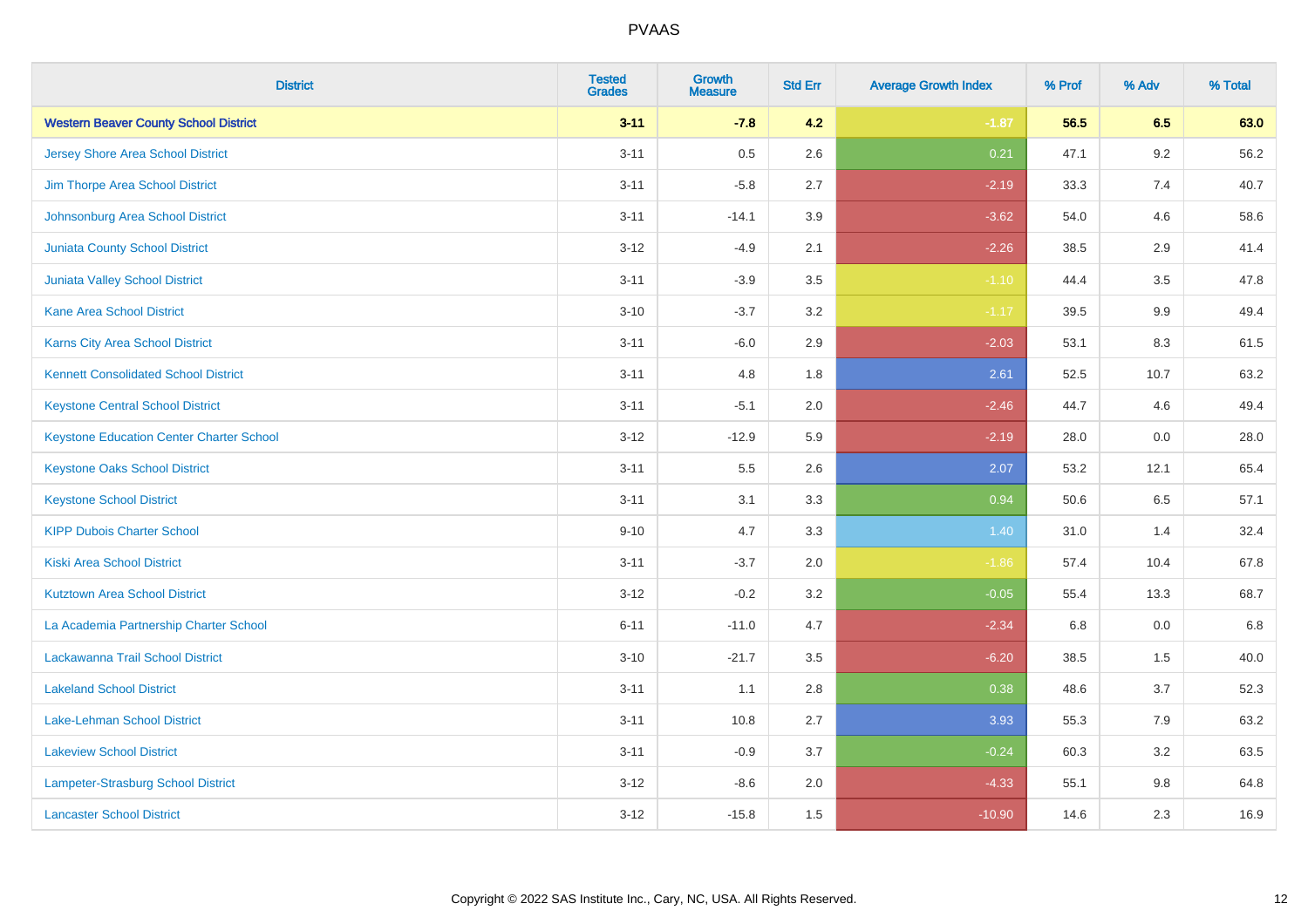| <b>District</b>                                    | <b>Tested</b><br><b>Grades</b> | <b>Growth</b><br><b>Measure</b> | <b>Std Err</b> | <b>Average Growth Index</b> | % Prof | % Adv   | % Total |
|----------------------------------------------------|--------------------------------|---------------------------------|----------------|-----------------------------|--------|---------|---------|
| <b>Western Beaver County School District</b>       | $3 - 11$                       | $-7.8$                          | 4.2            | $-1.87$                     | 56.5   | 6.5     | 63.0    |
| <b>Laurel Highlands School District</b>            | $3 - 11$                       | 4.3                             | 2.4            | 1.81                        | 44.9   | 9.6     | 54.5    |
| <b>Laurel School District</b>                      | $3 - 11$                       | 1.8                             | 3.1            | 0.59                        | 70.1   | 2.3     | 72.4    |
| <b>Lawrence County CTC</b>                         | $10 - 11$                      | $-21.7$                         | 3.6            | $-6.05$                     | 19.8   | $0.0\,$ | 19.8    |
| <b>Lebanon School District</b>                     | $3 - 11$                       | $-1.6$                          | 1.9            | $-0.80$                     | 24.4   | 2.6     | 27.0    |
| Leechburg Area School District                     | $3 - 11$                       | 4.4                             | 4.0            | 1.09                        | 47.8   | 19.6    | 67.4    |
| Lehigh Career & Technical Institute                | $10 - 12$                      | 5.6                             | 5.6            | 0.99                        | 78.3   | 0.0     | 78.3    |
| Lehigh Valley Academy Regional Charter School      | $3 - 11$                       | 0.7                             | 2.3            | 0.32                        | 46.3   | 5.0     | 51.4    |
| Lehigh Valley Charter High School For The Arts     | $9 - 10$                       | 7.3                             | 2.6            | 2.82                        | 62.3   | 18.2    | 80.5    |
| Lehighton Area School District                     | $3 - 11$                       | $-1.6$                          | 2.3            | $-0.70$                     | 51.1   | 5.6     | 56.7    |
| <b>Lewisburg Area School District</b>              | $3 - 11$                       | $-2.7$                          | 2.6            | $-1.03$                     | 57.0   | 18.5    | 75.6    |
| <b>Ligonier Valley School District</b>             | $3 - 11$                       | 4.2                             | 3.1            | 1.34                        | 59.1   | 10.3    | 69.5    |
| Lincoln Leadership Academy Charter School          | $3 - 12$                       | 14.2                            | 6.4            | 2.22                        | 23.5   | $0.0\,$ | 23.5    |
| <b>Lincoln Park Performing Arts Charter School</b> | $7 - 11$                       | 3.6                             | 2.5            | 1.42                        | 59.6   | 14.7    | 74.3    |
| <b>Line Mountain School District</b>               | $3 - 11$                       | 4.1                             | 3.2            | 1.27                        | 52.9   | 9.2     | 62.1    |
| <b>Littlestown Area School District</b>            | $3 - 11$                       | 11.4                            | 2.5            | 4.62                        | 55.2   | 10.4    | 65.6    |
| <b>Lower Dauphin School District</b>               | $3 - 11$                       | 0.6                             | 1.9            | 0.33                        | 49.2   | 12.6    | 61.8    |
| <b>Lower Merion School District</b>                | $3 - 11$                       | 19.0                            | 1.3            | 14.93                       | 55.6   | 29.9    | 85.5    |
| <b>Lower Moreland Township School District</b>     | $3 - 11$                       | 2.0                             | 2.2            | 0.95                        | 62.8   | 17.0    | 79.8    |
| <b>Loyalsock Township School District</b>          | $3 - 12$                       | 4.2                             | 2.8            | 1.47                        | 54.3   | 2.1     | 56.4    |
| <b>Mahanoy Area School District</b>                | $3 - 10$                       | $-9.0$                          | 3.6            | $-2.49$                     | 26.2   | 1.6     | 27.9    |
| <b>Manheim Central School District</b>             | $3 - 11$                       | 2.1                             | 2.1            | 1.01                        | 53.2   | 11.6    | 64.8    |
| <b>Manheim Township School District</b>            | $3 - 12$                       | $-0.9$                          | 1.6            | $-0.58$                     | 53.2   | 15.5    | 68.7    |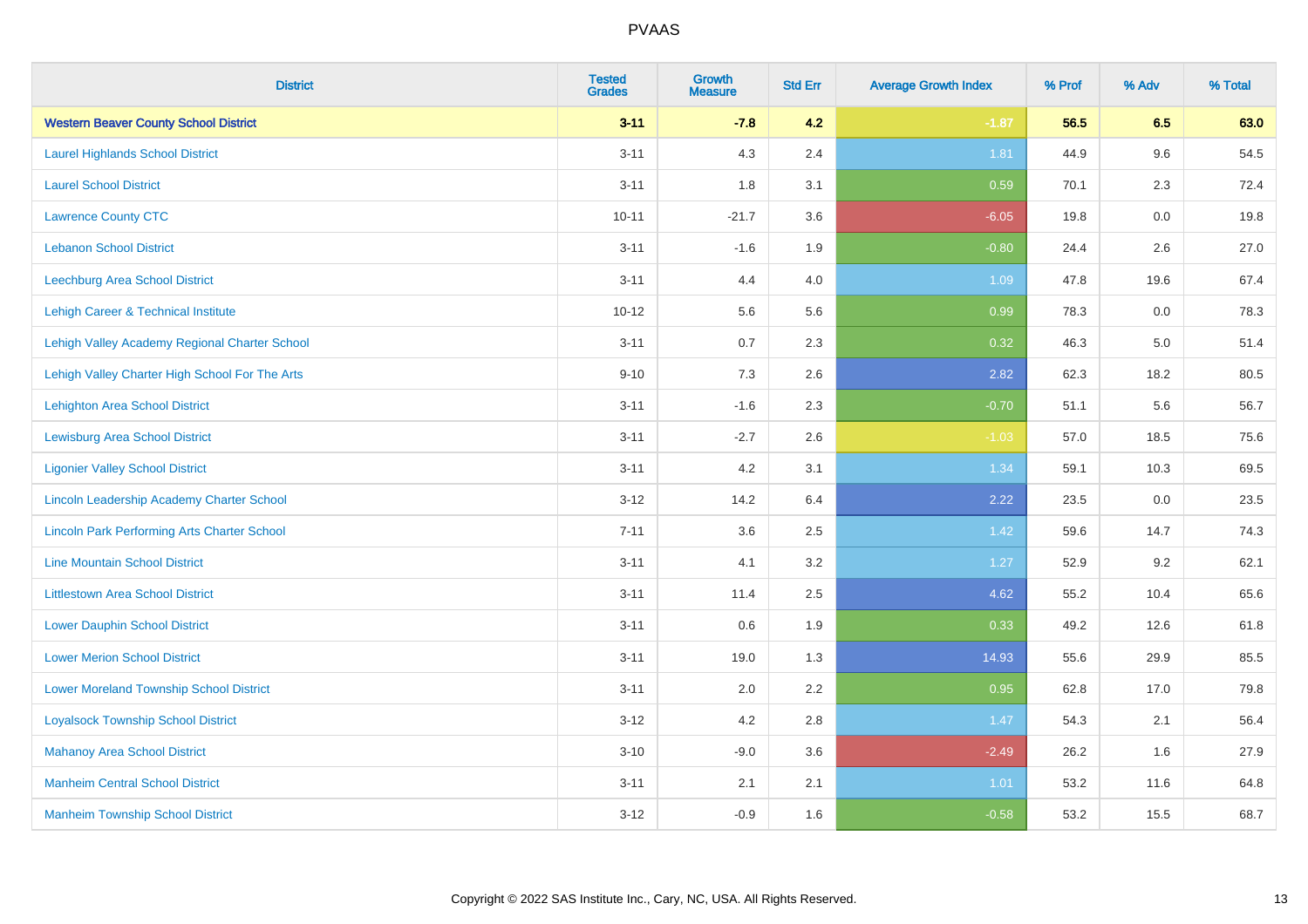| <b>District</b>                                | <b>Tested</b><br><b>Grades</b> | <b>Growth</b><br><b>Measure</b> | <b>Std Err</b> | <b>Average Growth Index</b> | % Prof | % Adv | % Total |
|------------------------------------------------|--------------------------------|---------------------------------|----------------|-----------------------------|--------|-------|---------|
| <b>Western Beaver County School District</b>   | $3 - 11$                       | $-7.8$                          | 4.2            | $-1.87$                     | 56.5   | 6.5   | 63.0    |
| <b>Marion Center Area School District</b>      | $3 - 10$                       | $-12.0$                         | 3.1            | $-3.87$                     | 33.7   | 1.1   | 34.8    |
| Maritime Academy Charter School                | $3 - 10$                       | $-11.4$                         | 3.5            | $-3.29$                     | 15.2   | 0.0   | 15.2    |
| <b>Marple Newtown School District</b>          | $3 - 11$                       | 2.0                             | 2.4            | 0.81                        | 57.6   | 12.8  | 70.4    |
| <b>Mars Area School District</b>               | $3 - 10$                       | 5.7                             | 2.1            | 2.75                        | 57.9   | 18.2  | 76.1    |
| <b>MaST Community Charter School</b>           | $3 - 10$                       | $-4.1$                          | 2.7            | $-1.52$                     | 44.0   | 9.5   | 53.4    |
| <b>MaST Community Charter School II</b>        | $3 - 10$                       | 4.4                             | 3.2            | 1.37                        | 28.4   | 3.4   | 31.8    |
| Mastery Charter High School-Lenfest Campus     | $7 - 11$                       | 2.5                             | 5.7            | 0.43                        | 40.0   | 0.0   | 40.0    |
| <b>Mastery Charter School - Gratz Campus</b>   | $7 - 10$                       | $-23.9$                         | 4.5            | $-5.29$                     | 2.9    | 0.0   | 2.9     |
| <b>Mastery Charter School - Hardy Williams</b> | $3 - 11$                       | 11.4                            | 3.4            | 3.33                        | 44.3   | 5.7   | 50.0    |
| <b>Mastery Charter School - Pickett Campus</b> | $6 - 10$                       | 5.6                             | 5.7            | 1.00                        | 27.8   | 0.0   | 27.8    |
| Mastery Charter School - Shoemaker Campus      | $7 - 10$                       | 4.1                             | 3.0            | 1.34                        | 20.9   | 3.3   | 24.2    |
| <b>Mastery Charter School - Thomas Campus</b>  | $3 - 10$                       | 2.1                             | 6.2            | 0.33                        | 28.6   | 0.0   | 28.6    |
| <b>Mcguffey School District</b>                | $3 - 11$                       | 2.1                             | 2.6            | 0.81                        | 57.7   | 3.1   | 60.8    |
| <b>Mckeesport Area School District</b>         | $3 - 12$                       | 9.0                             | 2.4            | 3.72                        | 31.0   | 4.5   | 35.5    |
| Mechanicsburg Area School District             | $3 - 11$                       | 5.9                             | 1.8            | 3.29                        | 57.2   | 13.7  | 70.9    |
| <b>Mercer Area School District</b>             | $3 - 11$                       | $-0.2$                          | 3.3            | $-0.06$                     | 56.0   | 8.0   | 64.0    |
| <b>Methacton School District</b>               | $3 - 11$                       | 2.5                             | 1.7            | 1.43                        | 62.5   | 16.4  | 79.0    |
| Meyersdale Area School District                | $3 - 11$                       | 4.2                             | 4.0            | 1.07                        | 43.1   | 6.9   | 50.0    |
| <b>Mid Valley School District</b>              | $3 - 10$                       | $-1.7$                          | 3.0            | $-0.55$                     | 45.1   | 7.8   | 52.9    |
| <b>Middletown Area School District</b>         | $3 - 11$                       | $-5.3$                          | 2.6            | $-2.05$                     | 46.4   | 5.3   | 51.7    |
| <b>Midd-West School District</b>               | $3 - 11$                       | 10.3                            | 2.7            | 3.80                        | 58.0   | 13.4  | 71.4    |
| <b>Mifflin County School District</b>          | $3 - 11$                       | 9.1                             | 1.7            | 5.49                        | 47.1   | 6.7   | 53.8    |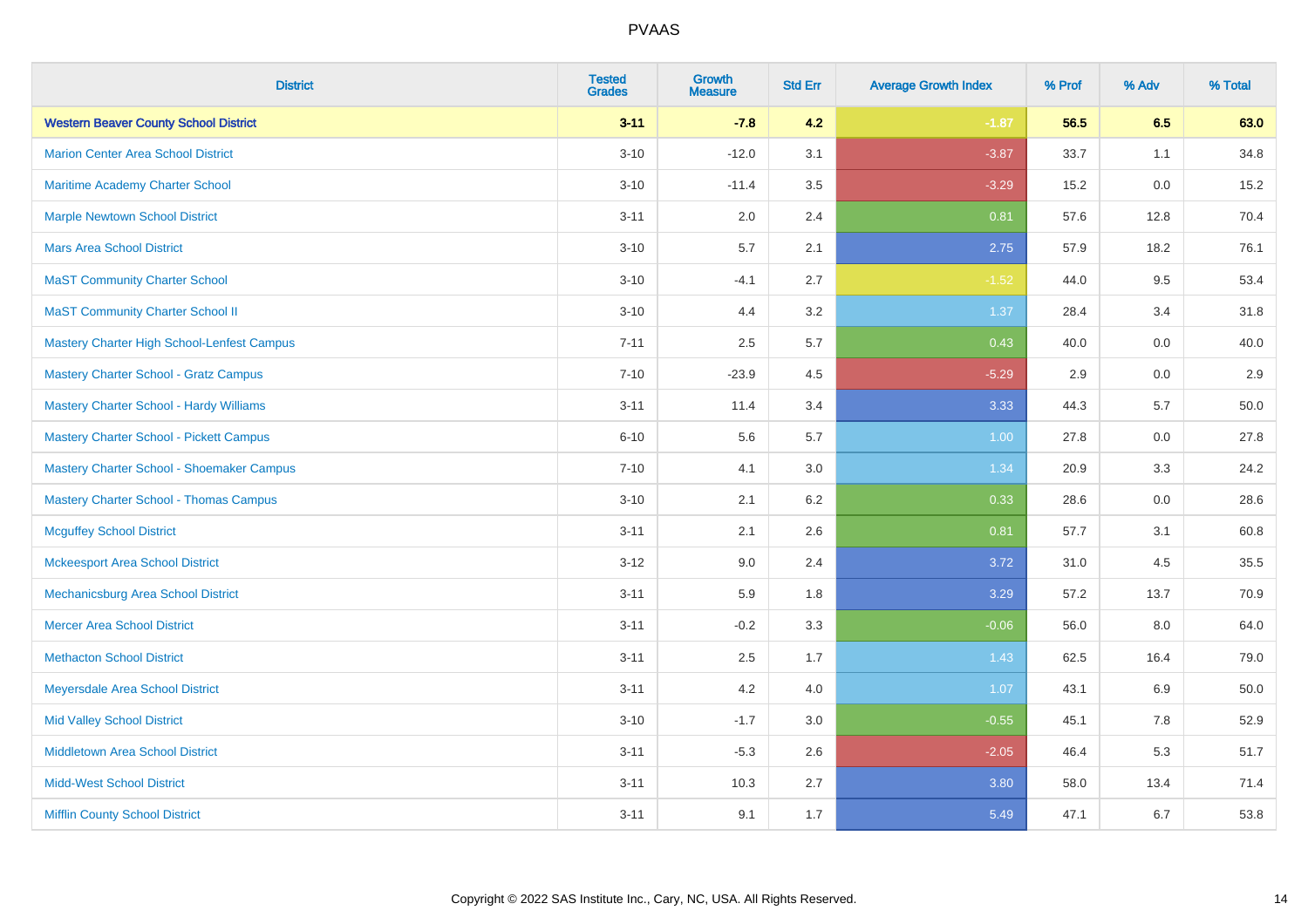| <b>District</b>                              | <b>Tested</b><br><b>Grades</b> | Growth<br><b>Measure</b> | <b>Std Err</b> | <b>Average Growth Index</b> | % Prof | % Adv   | % Total |
|----------------------------------------------|--------------------------------|--------------------------|----------------|-----------------------------|--------|---------|---------|
| <b>Western Beaver County School District</b> | $3 - 11$                       | $-7.8$                   | 4.2            | $-1.87$                     | 56.5   | 6.5     | 63.0    |
| Mifflinburg Area School District             | $3 - 11$                       | $-15.8$                  | 2.5            | $-6.30$                     | 42.4   | 4.0     | 46.4    |
| <b>Millcreek Township School District</b>    | $3 - 11$                       | 3.1                      | 1.5            | 2.06                        | 55.6   | 14.2    | 69.7    |
| Millersburg Area School District             | $3 - 11$                       | 6.2                      | 3.8            | 1.63                        | 51.8   | 7.4     | 59.3    |
| <b>Millville Area School District</b>        | $3 - 12$                       | $-0.9$                   | 4.7            | $-0.18$                     | 51.4   | 5.4     | 56.8    |
| <b>Milton Area School District</b>           | $3 - 11$                       | $-8.7$                   | 2.5            | $-3.52$                     | 45.4   | $6.9\,$ | 52.3    |
| <b>Minersville Area School District</b>      | $3 - 11$                       | $-14.4$                  | 3.7            | $-3.90$                     | 39.3   | 3.3     | 42.6    |
| <b>Mohawk Area School District</b>           | $3 - 11$                       | $-7.5$                   | 3.1            | $-2.45$                     | 49.4   | 11.0    | 60.4    |
| <b>Monessen City School District</b>         | $3 - 10$                       | 8.3                      | 4.5            | 1.85                        | 42.9   | 2.9     | 45.7    |
| <b>Moniteau School District</b>              | $3 - 11$                       | $-11.8$                  | 3.3            | $-3.56$                     | 50.0   | 6.3     | 56.3    |
| <b>Montgomery Area School District</b>       | $3 - 11$                       | 10.7                     | 3.6            | 2.96                        | 48.7   | 12.4    | 61.1    |
| <b>Montour School District</b>               | $3 - 11$                       | $-1.8$                   | 2.1            | $-0.88$                     | 61.4   | 15.1    | 76.5    |
| Montoursville Area School District           | $3 - 12$                       | 10.8                     | 2.5            | 4.24                        | 44.6   | 20.1    | 64.8    |
| <b>Montrose Area School District</b>         | $3 - 10$                       | $-5.5$                   | 3.0            | $-1.82$                     | 46.7   | 5.4     | 52.2    |
| <b>Moon Area School District</b>             | $3 - 11$                       | 8.2                      | 1.9            | 4.25                        | 58.7   | 18.5    | 77.2    |
| Morrisville Borough School District          | $3 - 11$                       | 4.8                      | 4.3            | 1.10                        | 30.2   | 2.3     | 32.6    |
| <b>Moshannon Valley School District</b>      | $3 - 10$                       | $-7.0$                   | 3.4            | $-2.01$                     | 48.5   | 0.0     | 48.5    |
| <b>Mount Carmel Area School District</b>     | $3 - 11$                       | $-0.6$                   | 3.1            | $-0.18$                     | 45.3   | 2.1     | 47.4    |
| <b>Mount Pleasant Area School District</b>   | $3 - 11$                       | $-5.0$                   | 2.6            | $-1.93$                     | 52.6   | 0.0     | 52.6    |
| <b>Mount Union Area School District</b>      | $3 - 10$                       | $-6.1$                   | 3.1            | $-1.97$                     | 32.2   | 3.4     | 35.6    |
| <b>Mountain View School District</b>         | $3 - 11$                       | 20.9                     | 3.5            | 5.91                        | 57.8   | 20.3    | 78.1    |
| Mt Lebanon School District                   | $3 - 11$                       | $-1.0$                   | 1.5            | $-0.70$                     | 61.9   | 24.0    | 85.9    |
| <b>Muhlenberg School District</b>            | $3 - 10$                       | 4.0                      | 1.9            | 2.10                        | 34.2   | 2.6     | 36.8    |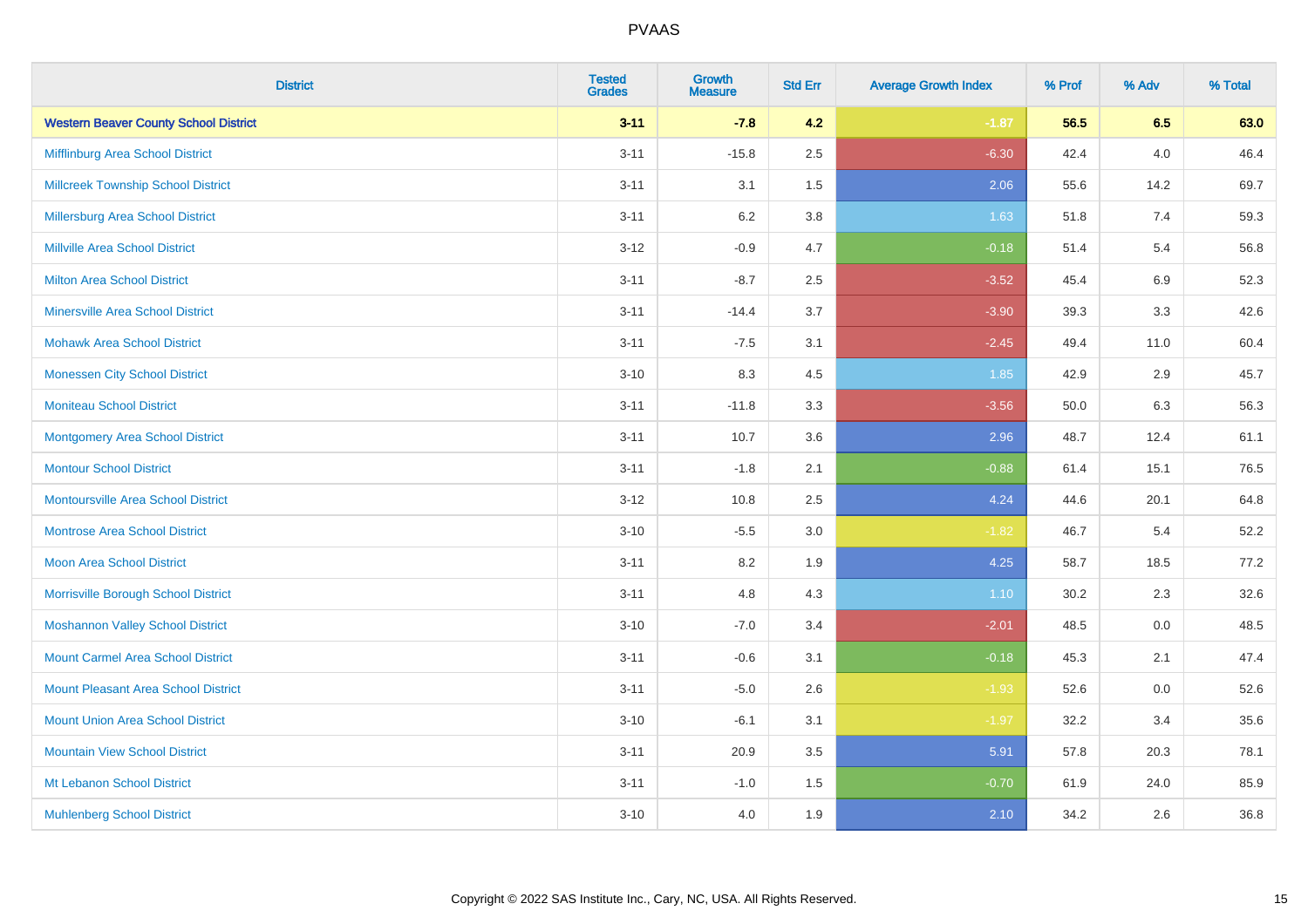| <b>District</b>                              | <b>Tested</b><br><b>Grades</b> | <b>Growth</b><br><b>Measure</b> | <b>Std Err</b> | <b>Average Growth Index</b> | % Prof | % Adv   | % Total |
|----------------------------------------------|--------------------------------|---------------------------------|----------------|-----------------------------|--------|---------|---------|
| <b>Western Beaver County School District</b> | $3 - 11$                       | $-7.8$                          | 4.2            | $-1.87$                     | 56.5   | 6.5     | 63.0    |
| <b>Multicultural Academy Charter School</b>  | $9 - 11$                       | 9.5                             | 3.5            | 2.69                        | 22.0   | 0.0     | 22.0    |
| <b>Muncy School District</b>                 | $3 - 11$                       | $-8.1$                          | 3.7            | $-2.21$                     | 42.0   | 3.8     | 45.8    |
| <b>Nazareth Area School District</b>         | $3 - 11$                       | $-4.7$                          | 1.7            | $-2.82$                     | 59.2   | $9.9\,$ | 69.0    |
| <b>Neshaminy School District</b>             | $3 - 11$                       | 4.0                             | 1.3            | 3.02                        | 58.7   | 9.5     | 68.2    |
| <b>Neshannock Township School District</b>   | $3 - 10$                       | $-9.7$                          | 2.9            | $-3.34$                     | 62.4   | 5.6     | 67.9    |
| <b>New Brighton Area School District</b>     | $3 - 11$                       | 4.6                             | 3.1            | 1.47                        | 60.9   | 5.8     | 66.7    |
| <b>New Castle Area School District</b>       | $3 - 12$                       | $-6.4$                          | 2.4            | $-2.66$                     | 32.5   | 4.3     | 36.8    |
| <b>New Foundations Charter School</b>        | $3 - 11$                       | 5.4                             | 2.2            | 2.41                        | 47.2   | 2.5     | 49.8    |
| New Hope-Solebury School District            | $3 - 11$                       | 7.5                             | 2.9            | 2.57                        | 68.2   | 22.7    | 90.9    |
| New Kensington-Arnold School District        | $3 - 11$                       | $-0.4$                          | 3.8            | $-0.10$                     | 40.7   | 3.7     | 44.4    |
| <b>Newport School District</b>               | $3 - 12$                       | 1.4                             | 3.5            | 0.41                        | 51.5   | 10.3    | 61.8    |
| Norristown Area School District              | $3 - 12$                       | $-12.8$                         | 1.6            | $-7.98$                     | 23.5   | 2.3     | 25.7    |
| <b>North Allegheny School District</b>       | $3 - 11$                       | 17.4                            | 1.3            | 13.52                       | 59.5   | 28.1    | 87.6    |
| <b>North Clarion County School District</b>  | $3 - 12$                       | 3.7                             | 4.3            | 0.85                        | 67.5   | 15.0    | 82.5    |
| <b>North East School District</b>            | $3 - 11$                       | $-9.3$                          | 3.1            | $-3.02$                     | 62.6   | 14.4    | 77.0    |
| <b>North Hills School District</b>           | $3 - 11$                       | $-1.8$                          | 1.8            | $-0.96$                     | 59.1   | 14.1    | 73.2    |
| <b>North Penn School District</b>            | $3 - 11$                       | 9.1                             | 1.1            | 8.36                        | 55.8   | 17.0    | 72.8    |
| North Pocono School District                 | $3 - 11$                       | $-2.3$                          | 3.4            | $-0.68$                     | 52.0   | 16.4    | 68.5    |
| North Schuylkill School District             | $3 - 11$                       | $-1.0$                          | 2.4            | $-0.42$                     | 41.8   | 5.1     | 46.8    |
| <b>North Star School District</b>            | $3 - 11$                       | $-8.7$                          | 3.5            | $-2.51$                     | 47.8   | 6.0     | 53.7    |
| Northampton Area School District             | $3 - 11$                       | 4.0                             | 1.6            | 2.51                        | 52.3   | 10.8    | 63.1    |
| <b>Northeast Bradford School District</b>    | $3 - 10$                       | $-3.1$                          | 4.0            | $-0.78$                     | 33.9   | 3.4     | 37.3    |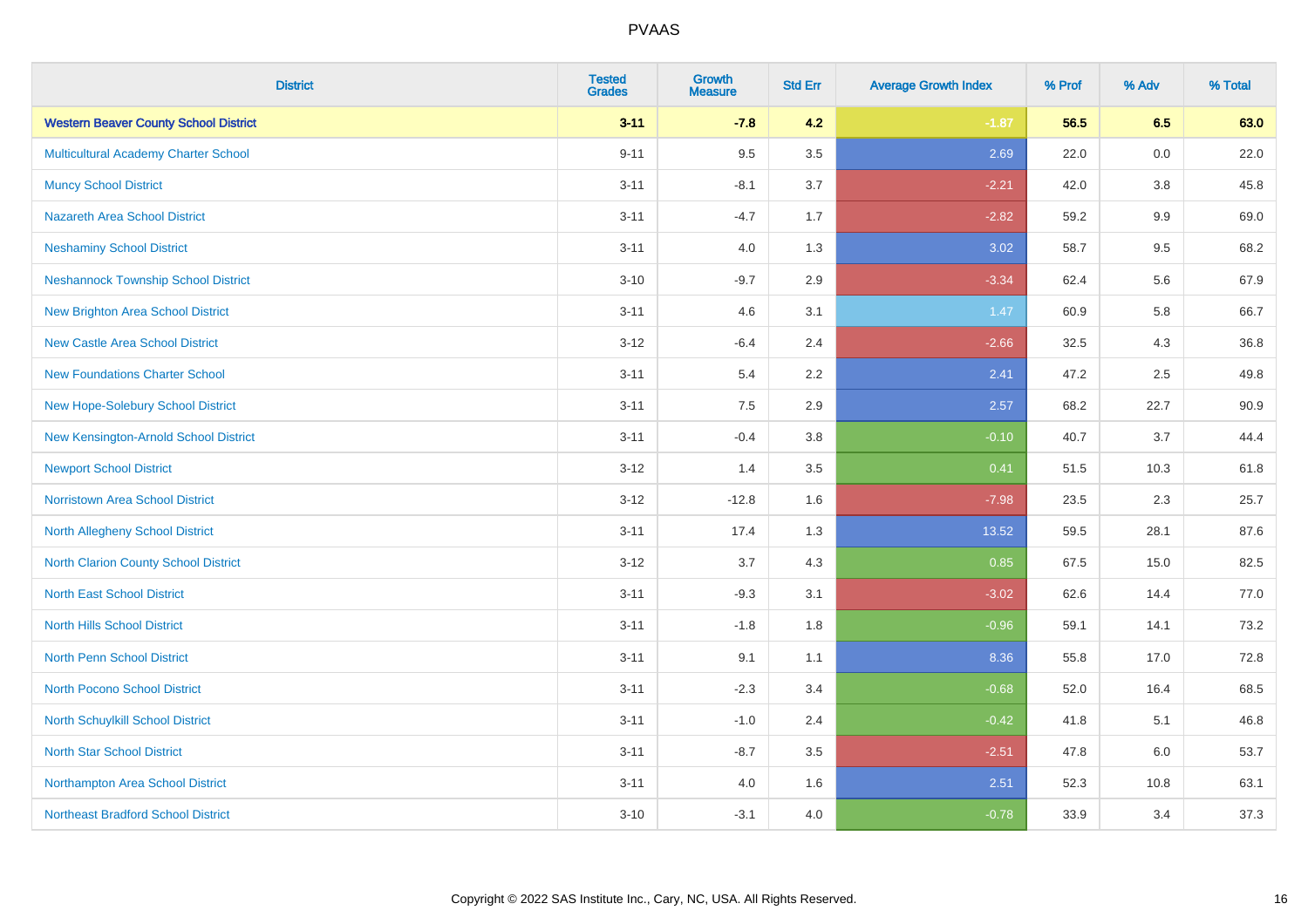| <b>District</b>                              | <b>Tested</b><br><b>Grades</b> | <b>Growth</b><br><b>Measure</b> | <b>Std Err</b> | <b>Average Growth Index</b> | % Prof | % Adv | % Total |
|----------------------------------------------|--------------------------------|---------------------------------|----------------|-----------------------------|--------|-------|---------|
| <b>Western Beaver County School District</b> | $3 - 11$                       | $-7.8$                          | 4.2            | $-1.87$                     | 56.5   | 6.5   | 63.0    |
| Northeastern York School District            | $3 - 11$                       | 5.9                             | 2.0            | 3.03                        | 51.1   | 16.6  | 67.6    |
| Northern Bedford County School District      | $3 - 11$                       | 16.5                            | 3.6            | 4.58                        | 51.7   | 20.0  | 71.7    |
| Northern Cambria School District             | $3 - 11$                       | 10.0                            | 3.3            | 3.04                        | 47.4   | 5.1   | 52.6    |
| Northern Lebanon School District             | $3 - 11$                       | 0.4                             | 2.5            | 0.15                        | 28.0   | 3.0   | 31.0    |
| Northern Lehigh School District              | $3 - 12$                       | $-10.4$                         | 2.7            | $-3.82$                     | 28.0   | 9.3   | 37.3    |
| <b>Northern Potter School District</b>       | $3 - 12$                       | $-13.1$                         | 4.6            | $-2.84$                     | 37.5   | 0.0   | 37.5    |
| Northern Tioga School District               | $3 - 12$                       | $-7.5$                          | 2.8            | $-2.64$                     | 54.0   | 1.2   | 55.2    |
| Northern York County School District         | $3 - 11$                       | 15.6                            | 2.0            | 7.98                        | 57.4   | 11.5  | 68.8    |
| <b>Northgate School District</b>             | $3 - 11$                       | 6.3                             | 3.6            | 1.73                        | 53.3   | 16.7  | 70.0    |
| Northwest Area School District               | $3 - 10$                       | $-10.0$                         | 3.8            | $-2.59$                     | 34.6   | 7.3   | 41.8    |
| Northwestern Lehigh School District          | $3 - 11$                       | 2.2                             | 2.3            | 0.93                        | 53.3   | 9.7   | 63.0    |
| <b>Northwestern School District</b>          | $3 - 11$                       | $-24.9$                         | 3.5            | $-7.13$                     | 42.6   | 2.9   | 45.6    |
| <b>Norwin School District</b>                | $3 - 11$                       | 18.0                            | 1.7            | 10.37                       | 58.5   | 27.0  | 85.4    |
| <b>Octorara Area School District</b>         | $3 - 11$                       | 9.1                             | 2.4            | 3.82                        | 52.1   | 8.5   | 60.6    |
| Oil City Area School District                | $3 - 11$                       | $-2.9$                          | 2.6            | $-1.08$                     | 44.4   | 5.8   | 50.2    |
| <b>Old Forge School District</b>             | $3 - 12$                       | $-5.9$                          | 3.4            | $-1.73$                     | 52.9   | 7.1   | 60.0    |
| <b>Oley Valley School District</b>           | $3 - 11$                       | $-0.4$                          | 2.8            | $-0.15$                     | 43.1   | 12.9  | 56.0    |
| <b>Oswayo Valley School District</b>         | $3 - 12$                       | 8.5                             | 5.0            | 1.68                        | 50.0   | 16.7  | 66.7    |
| <b>Otto-Eldred School District</b>           | $3 - 11$                       | $-0.7$                          | 4.2            | $-0.15$                     | 56.2   | 6.2   | 62.5    |
| <b>Owen J Roberts School District</b>        | $3 - 11$                       | $-12.3$                         | 1.6            | $-7.61$                     | 57.0   | 11.9  | 69.0    |
| <b>Oxford Area School District</b>           | $3 - 11$                       | $-4.3$                          | 1.9            | $-2.26$                     | 41.3   | 8.0   | 49.3    |
| <b>Palisades School District</b>             | $3 - 11$                       | $-8.7$                          | 2.8            | $-3.06$                     | 53.8   | 6.7   | 60.5    |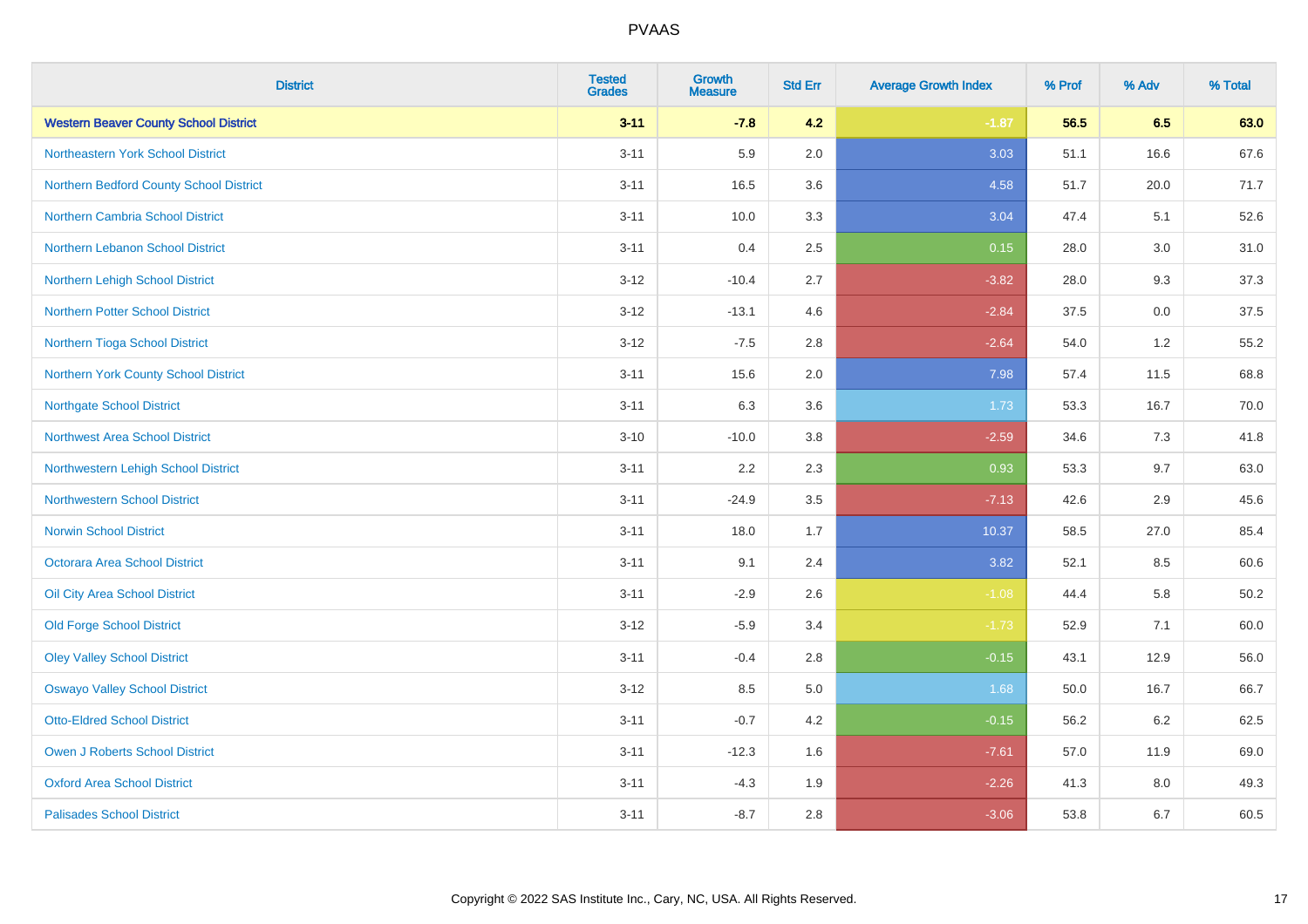| <b>District</b>                               | <b>Tested</b><br><b>Grades</b> | <b>Growth</b><br><b>Measure</b> | <b>Std Err</b> | <b>Average Growth Index</b> | % Prof | % Adv   | % Total |
|-----------------------------------------------|--------------------------------|---------------------------------|----------------|-----------------------------|--------|---------|---------|
| <b>Western Beaver County School District</b>  | $3 - 11$                       | $-7.8$                          | 4.2            | $-1.87$                     | 56.5   | 6.5     | 63.0    |
| <b>Palmerton Area School District</b>         | $3 - 11$                       | $-1.2$                          | 3.0            | $-0.39$                     | 57.4   | $5.0\,$ | 62.4    |
| Palmyra Area School District                  | $3 - 11$                       | 5.6                             | 1.9            | 2.96                        | 56.4   | 15.6    | 72.0    |
| <b>Panther Valley School District</b>         | $3 - 12$                       | $-0.6$                          | 3.3            | $-0.19$                     | 47.9   | 4.3     | 52.1    |
| <b>Parkland School District</b>               | $3 - 11$                       | 5.3                             | 1.2            | 4.30                        | 58.0   | 22.3    | 80.4    |
| Pen Argyl Area School District                | $3 - 12$                       | 9.2                             | 2.7            | 3.46                        | 50.0   | 12.6    | 62.6    |
| Penn Cambria School District                  | $3 - 11$                       | $-0.0$                          | 2.7            | $-0.01$                     | 61.5   | 7.7     | 69.2    |
| <b>Penn Hills School District</b>             | $3 - 11$                       | $-7.6$                          | 2.6            | $-2.94$                     | 33.1   | 0.7     | 33.8    |
| <b>Penn Manor School District</b>             | $3 - 11$                       | $-0.4$                          | 1.6            | $-0.25$                     | 51.9   | 12.6    | 64.5    |
| <b>Penncrest School District</b>              | $3 - 11$                       | 5.7                             | $2.2\,$        | 2.57                        | 47.2   | 7.1     | 54.3    |
| Penn-Delco School District                    | $3 - 11$                       | $-6.8$                          | 1.9            | $-3.51$                     | 46.6   | 3.2     | 49.8    |
| <b>Pennridge School District</b>              | $3 - 10$                       | $-16.8$                         | 1.4            | $-11.59$                    | 46.8   | 8.0     | 54.9    |
| <b>Penns Manor Area School District</b>       | $3 - 12$                       | $-17.0$                         | 3.7            | $-4.52$                     | 29.7   | 3.1     | 32.8    |
| Penns Valley Area School District             | $3 - 12$                       | 14.0                            | 2.9            | 4.80                        | 41.9   | 23.1    | 65.0    |
| <b>Pennsbury School District</b>              | $3 - 11$                       | 11.7                            | 1.5            | 7.90                        | 60.1   | 21.3    | 81.3    |
| Pennsylvania Cyber Charter School             | $3 - 11$                       | 11.6                            | 1.5            | 7.54                        | 46.3   | 5.0     | 51.3    |
| Pennsylvania Distance Learning Charter School | $3 - 12$                       | 9.3                             | 4.2            | 2.22                        | 42.2   | 3.1     | 45.3    |
| Pennsylvania Leadership Charter School        | $3 - 11$                       | 4.6                             | 2.2            | 2.13                        | 55.4   | 11.2    | 66.7    |
| Pennsylvania Virtual Charter School           | $3 - 11$                       | 11.8                            | 3.5            | 3.37                        | 56.5   | 11.1    | 67.6    |
| <b>Penn-Trafford School District</b>          | $3 - 11$                       | 13.4                            | 1.7            | 7.87                        | 62.3   | 21.9    | 84.2    |
| People For People Charter School              | $3 - 12$                       | 13.3                            | 5.5            | 2.43                        | 13.5   | 0.0     | 13.5    |
| <b>Pequea Valley School District</b>          | $3 - 11$                       | $-5.8$                          | 3.2            | $-1.80$                     | 39.8   | 9.1     | 48.9    |
| <b>Perkiomen Valley School District</b>       | $3 - 11$                       | $-3.5$                          | 1.6            | $-2.18$                     | 53.8   | 13.4    | 67.2    |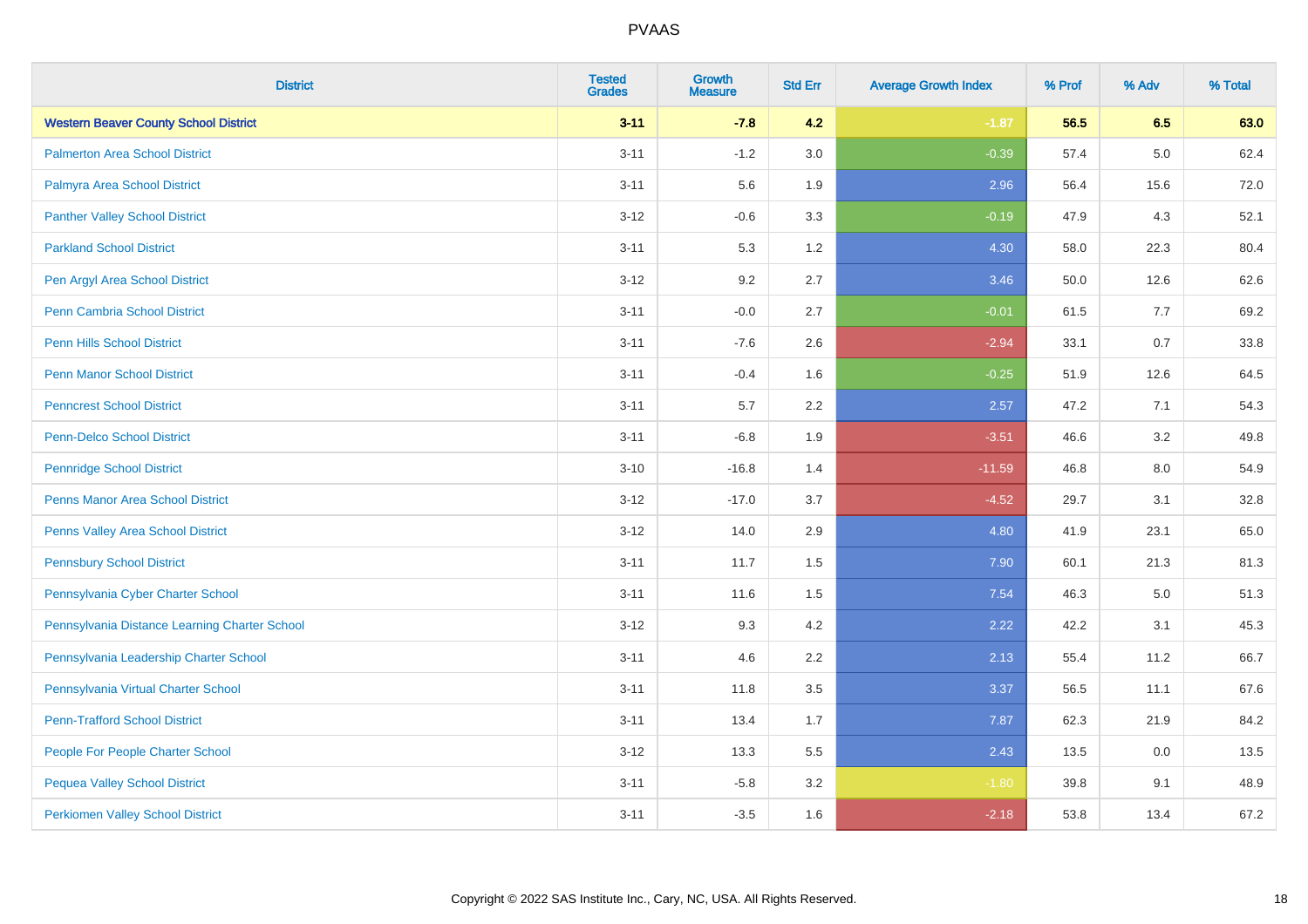| <b>District</b>                                                       | <b>Tested</b><br><b>Grades</b> | <b>Growth</b><br><b>Measure</b> | <b>Std Err</b> | <b>Average Growth Index</b> | % Prof  | % Adv | % Total |
|-----------------------------------------------------------------------|--------------------------------|---------------------------------|----------------|-----------------------------|---------|-------|---------|
| <b>Western Beaver County School District</b>                          | $3 - 11$                       | $-7.8$                          | 4.2            | $-1.87$                     | 56.5    | 6.5   | 63.0    |
| Perseus House Charter School Of Excellence                            | $6 - 11$                       | $-5.2$                          | 3.0            | $-1.72$                     | 16.5    | 0.0   | 16.5    |
| <b>Peters Township School District</b>                                | $3 - 11$                       | 5.0                             | 1.8            | 2.76                        | 59.8    | 26.1  | 85.9    |
| Philadelphia Academy Charter School                                   | $3 - 11$                       | $-8.9$                          | 2.9            | $-3.04$                     | 50.5    | 2.9   | 53.4    |
| Philadelphia City School District                                     | $3 - 12$                       | 7.5                             | 0.6            | 12.64                       | 38.4    | 7.0   | 45.4    |
| Philadelphia Electrical & Tech Charter High School                    | $10 - 10$                      | $-0.5$                          | 2.9            | $-0.15$                     | $8.8\,$ | 0.0   | 8.8     |
| Philipsburg-Osceola Area School District                              | $3 - 11$                       | $-24.8$                         | 3.3            | $-7.43$                     | 19.7    | 2.6   | 22.4    |
| <b>Phoenixville Area School District</b>                              | $3 - 11$                       | $-1.7$                          | 2.1            | $-0.83$                     | 59.9    | 10.6  | 70.5    |
| <b>Pine Grove Area School District</b>                                | $3 - 11$                       | $-7.7$                          | 2.9            | $-2.66$                     | 42.3    | 7.7   | 50.0    |
| <b>Pine-Richland School District</b>                                  | $3 - 11$                       | 11.5                            | 1.8            | 6.31                        | 60.6    | 24.4  | 85.0    |
| <b>Pittsburgh School District</b>                                     | $3 - 11$                       | $-3.3$                          | 1.1            | $-3.04$                     | 33.9    | 8.2   | 42.1    |
| <b>Pittston Area School District</b>                                  | $3 - 11$                       | $-10.1$                         | 5.6            | $-1.80$                     | 38.1    | 9.5   | 47.6    |
| <b>Pleasant Valley School District</b>                                | $3 - 11$                       | 3.1                             | 2.0            | 1.57                        | 57.2    | 5.5   | 62.8    |
| <b>Plum Borough School District</b>                                   | $3 - 11$                       | $-11.3$                         | 2.2            | $-5.19$                     | 51.1    | 9.0   | 60.1    |
| Pocono Mountain School District                                       | $3 - 12$                       | 6.8                             | 1.5            | 4.62                        | 45.8    | 5.0   | 50.7    |
| <b>Port Allegany School District</b>                                  | $3 - 11$                       | 4.4                             | 3.6            | 1.21                        | 28.1    | 9.4   | 37.5    |
| Portage Area School District                                          | $3 - 10$                       | $-8.1$                          | 3.6            | $-2.26$                     | 40.6    | 9.4   | 50.0    |
| <b>Pottsgrove School District</b>                                     | $3 - 11$                       | 2.8                             | 2.0            | 1.35                        | 44.0    | 10.0  | 53.9    |
| <b>Pottstown School District</b>                                      | $3 - 12$                       | $-4.0$                          | 2.4            | $-1.68$                     | 29.8    | 1.2   | 31.0    |
| <b>Pottsville Area School District</b>                                | $3 - 12$                       | 4.4                             | 2.3            | 1.94                        | 44.8    | 5.4   | 50.2    |
| Preparatory Charter School Of Mathematics, Science, Tech, And Careers | $9 - 10$                       | $-4.0$                          | 2.5            | $-1.59$                     | 15.0    | 0.0   | 15.0    |
| Propel Charter School - Braddock Hills                                | $3 - 11$                       | $-13.6$                         | 3.6            | $-3.81$                     | 9.7     | 1.6   | 11.3    |
| <b>Propel Charter School-Homestead</b>                                | $3 - 11$                       | $-11.7$                         | 4.1            | $-2.84$                     | 15.9    | 0.0   | 15.9    |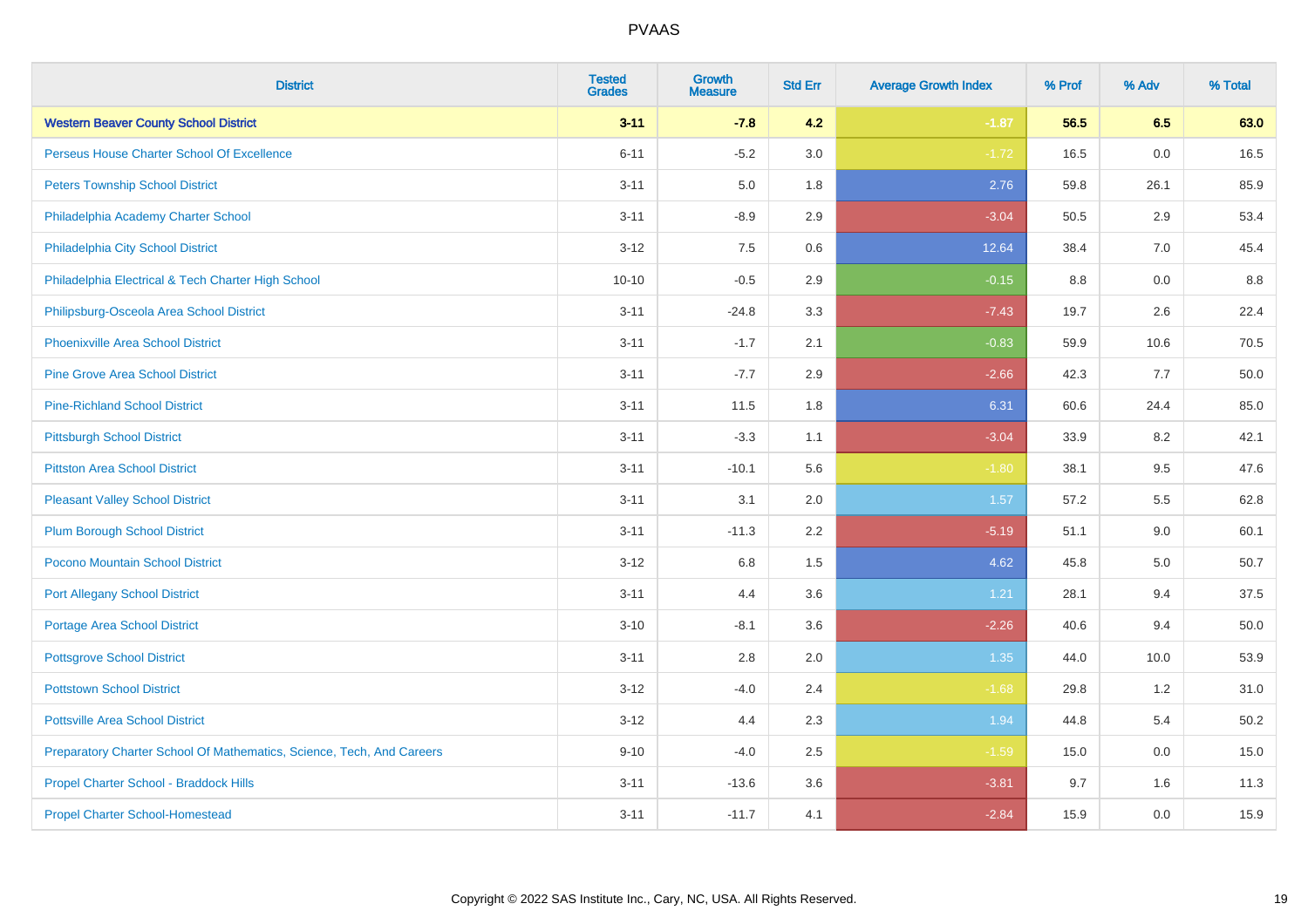| <b>District</b>                                | <b>Tested</b><br><b>Grades</b> | <b>Growth</b><br><b>Measure</b> | <b>Std Err</b> | <b>Average Growth Index</b> | % Prof | % Adv   | % Total |
|------------------------------------------------|--------------------------------|---------------------------------|----------------|-----------------------------|--------|---------|---------|
| <b>Western Beaver County School District</b>   | $3 - 11$                       | $-7.8$                          | 4.2            | $-1.87$                     | 56.5   | 6.5     | 63.0    |
| <b>Propel Charter School-Montour</b>           | $3 - 10$                       | $-10.7$                         | 3.9            | $-2.71$                     | 13.7   | 0.0     | 13.7    |
| <b>Punxsutawney Area School District</b>       | $3 - 11$                       | 4.2                             | 2.9            | 1.45                        | 55.0   | 5.5     | 60.6    |
| <b>Purchase Line School District</b>           | $3 - 12$                       | 1.7                             | 3.5            | 0.47                        | 43.1   | 5.4     | 48.5    |
| <b>Quaker Valley School District</b>           | $3 - 11$                       | $-2.8$                          | 2.6            | $-1.08$                     | 55.2   | 13.2    | 68.4    |
| <b>Quakertown Community School District</b>    | $3 - 12$                       | $-4.4$                          | 1.6            | $-2.70$                     | 56.5   | 10.0    | 66.6    |
| <b>Radnor Township School District</b>         | $3 - 12$                       | 1.0                             | 2.1            | 0.50                        | 65.0   | 23.2    | 88.2    |
| <b>Reach Cyber Charter School</b>              | $3 - 11$                       | 8.1                             | 4.7            | 1.72                        | 42.4   | 4.6     | 47.0    |
| <b>Reading School District</b>                 | $3 - 11$                       | 10.1                            | 1.4            | 7.25                        | 24.7   | 2.4     | 27.2    |
| <b>Redbank Valley School District</b>          | $3 - 11$                       | $-9.5$                          | 3.4            | $-2.77$                     | 31.5   | 4.9     | 36.4    |
| Renaissance Academy Charter School             | $3 - 11$                       | 8.3                             | 3.3            | 2.54                        | 45.6   | 22.8    | 68.4    |
| <b>Reynolds School District</b>                | $3 - 10$                       | 0.5                             | 3.4            | 0.16                        | 52.1   | 7.0     | 59.2    |
| <b>Richland School District</b>                | $3 - 11$                       | 6.7                             | 2.9            | 2.33                        | 62.2   | 19.2    | 81.4    |
| <b>Ridgway Area School District</b>            | $3 - 11$                       | $-14.5$                         | 4.1            | $-3.56$                     | 49.0   | 9.8     | 58.8    |
| <b>Ridley School District</b>                  | $3 - 12$                       | 10.0                            | 1.6            | 6.10                        | 45.6   | $8.2\,$ | 53.8    |
| <b>Ringgold School District</b>                | $3 - 11$                       | $-14.7$                         | 2.4            | $-6.04$                     | 41.5   | 7.9     | 49.4    |
| <b>Riverside Beaver County School District</b> | $3 - 11$                       | $-14.0$                         | 3.0            | $-4.64$                     | 49.4   | 8.8     | 58.2    |
| <b>Riverside School District</b>               | $3 - 11$                       | $-3.2$                          | 3.0            | $-1.09$                     | 43.0   | 9.0     | 52.0    |
| <b>Riverview School District</b>               | $3 - 11$                       | $-4.6$                          | 3.8            | $-1.20$                     | 57.9   | 15.8    | 73.7    |
| <b>Roberto Clemente Charter School</b>         | $3 - 12$                       | 2.2                             | 4.9            | 0.45                        | 27.5   | 5.0     | 32.5    |
| <b>Rochester Area School District</b>          | $3 - 11$                       | $-13.2$                         | 4.6            | $-2.89$                     | 19.5   | 1.3     | 20.8    |
| Rose Tree Media School District                | $3 - 10$                       | $-25.6$                         | 2.4            | $-10.76$                    | 54.8   | 6.4     | 61.2    |
| Saint Marys Area School District               | $3 - 11$                       | 7.8                             | 2.6            | 3.04                        | 57.0   | 8.2     | 65.2    |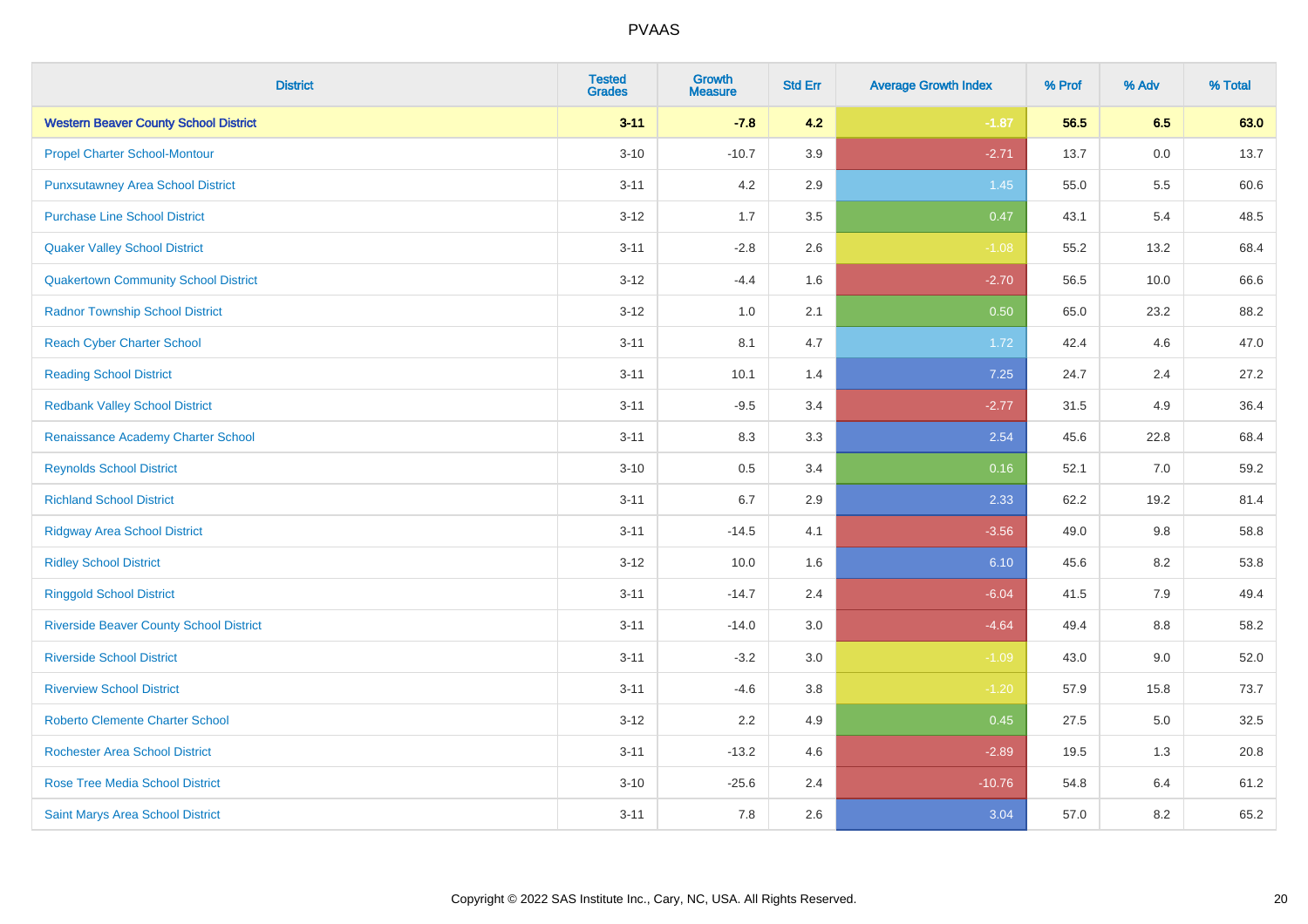| <b>District</b>                               | <b>Tested</b><br><b>Grades</b> | <b>Growth</b><br><b>Measure</b> | <b>Std Err</b> | <b>Average Growth Index</b> | % Prof | % Adv | % Total |
|-----------------------------------------------|--------------------------------|---------------------------------|----------------|-----------------------------|--------|-------|---------|
| <b>Western Beaver County School District</b>  | $3 - 11$                       | $-7.8$                          | 4.2            | $-1.87$                     | 56.5   | 6.5   | 63.0    |
| <b>Salisbury Township School District</b>     | $3 - 11$                       | 6.3                             | 3.6            | 1.77                        | 46.2   | 6.6   | 52.8    |
| Salisbury-Elk Lick School District            | $3 - 11$                       | $-13.5$                         | 5.9            | $-2.30$                     | 27.8   | 0.0   | 27.8    |
| <b>Saucon Valley School District</b>          | $3 - 11$                       | 14.7                            | 2.5            | 5.98                        | 48.7   | 20.2  | 69.0    |
| <b>Sayre Area School District</b>             | $3 - 11$                       | 11.2                            | 3.5            | 3.20                        | 52.2   | 7.5   | 59.7    |
| <b>School Lane Charter School</b>             | $3 - 11$                       | 12.4                            | 3.6            | 3.43                        | 59.1   | 9.8   | 68.9    |
| Schuylkill Haven Area School District         | $3 - 11$                       | $-15.3$                         | 3.1            | $-4.87$                     | 49.7   | 2.4   | 52.1    |
| <b>Schuylkill Valley School District</b>      | $3 - 11$                       | 1.4                             | 2.5            | 0.56                        | 55.1   | 10.2  | 65.3    |
| <b>Scranton School District</b>               | $3 - 12$                       | $-2.9$                          | 2.4            | $-1.22$                     | 45.6   | 3.6   | 49.1    |
| <b>Selinsgrove Area School District</b>       | $3 - 12$                       | 8.3                             | 2.3            | 3.54                        | 56.8   | 10.0  | 66.8    |
| <b>Seneca Valley School District</b>          | $3 - 11$                       | $-1.4$                          | 1.4            | $-0.99$                     | 57.2   | 11.4  | 68.6    |
| <b>Shade-Central City School District</b>     | $3 - 11$                       | $-5.9$                          | 4.6            | $-1.28$                     | 27.8   | 0.0   | 27.8    |
| <b>Shaler Area School District</b>            | $3 - 11$                       | $-0.8$                          | 1.9            | $-0.43$                     | 49.1   | 9.6   | 58.7    |
| <b>Shamokin Area School District</b>          | $3 - 11$                       | $-7.7$                          | 4.8            | $-1.60$                     | 38.1   | 3.2   | 41.3    |
| <b>Shanksville-Stonycreek School District</b> | $3 - 10$                       | 7.0                             | 5.9            | 1.20                        | 64.7   | 17.6  | 82.4    |
| <b>Sharon City School District</b>            | $3 - 11$                       | 4.9                             | 2.6            | 1.87                        | 48.2   | 5.3   | 53.4    |
| <b>Sharpsville Area School District</b>       | $3 - 11$                       | $-1.4$                          | 3.5            | $-0.40$                     | 55.2   | 13.4  | 68.7    |
| <b>Shenandoah Valley School District</b>      | $3 - 11$                       | 9.7                             | 3.9            | 2.49                        | 28.3   | 5.0   | 33.3    |
| Shenango Area School District                 | $3 - 11$                       | $-2.6$                          | 3.3            | $-0.79$                     | 50.6   | 13.9  | 64.6    |
| <b>Shikellamy School District</b>             | $3 - 10$                       | $-22.3$                         | 2.5            | $-8.92$                     | 33.3   | 6.1   | 39.5    |
| <b>Shippensburg Area School District</b>      | $3 - 11$                       | 9.3                             | 1.9            | 4.84                        | 53.1   | 10.2  | 63.3    |
| <b>Slippery Rock Area School District</b>     | $3 - 11$                       | $-6.3$                          | 2.5            | $-2.51$                     | 56.2   | 9.5   | 65.7    |
| <b>Smethport Area School District</b>         | $3 - 12$                       | 0.6                             | 3.9            | 0.15                        | 37.0   | 1.8   | 38.9    |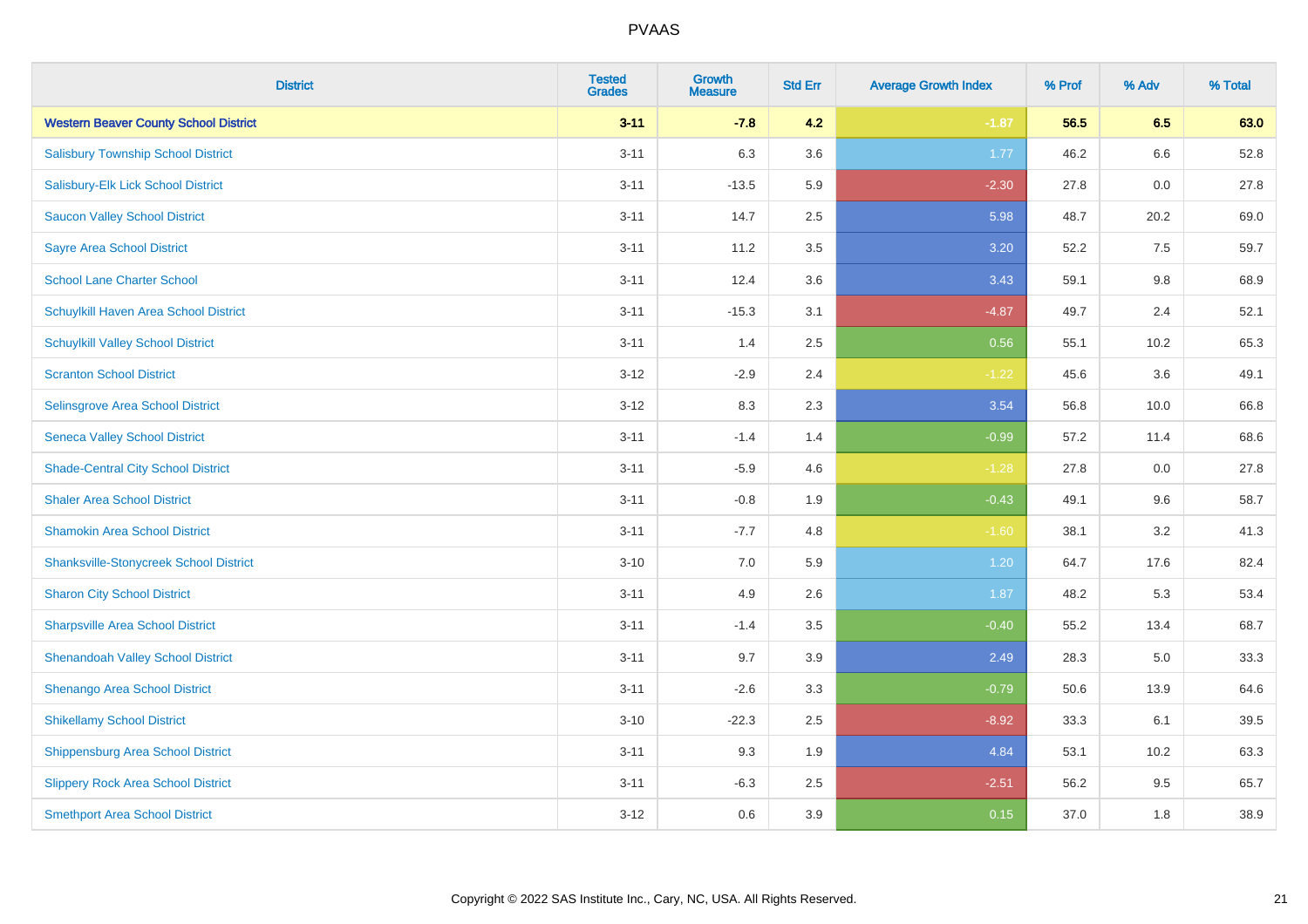| <b>District</b>                              | <b>Tested</b><br><b>Grades</b> | <b>Growth</b><br><b>Measure</b> | <b>Std Err</b> | <b>Average Growth Index</b> | % Prof | % Adv | % Total |
|----------------------------------------------|--------------------------------|---------------------------------|----------------|-----------------------------|--------|-------|---------|
| <b>Western Beaver County School District</b> | $3 - 11$                       | $-7.8$                          | 4.2            | $-1.87$                     | 56.5   | 6.5   | 63.0    |
| <b>Solanco School District</b>               | $3 - 11$                       | $-11.0$                         | 2.0            | $-5.55$                     | 41.6   | 4.5   | 46.1    |
| <b>Somerset Area School District</b>         | $3 - 11$                       | $-4.4$                          | 2.3            | $-1.93$                     | 44.4   | 14.9  | 59.3    |
| <b>Souderton Area School District</b>        | $3 - 11$                       | 12.4                            | 1.5            | 8.28                        | 61.7   | 15.2  | 76.9    |
| South Allegheny School District              | $3 - 11$                       | $-8.8$                          | 3.2            | $-2.70$                     | 40.5   | 0.0   | 40.5    |
| <b>South Butler County School District</b>   | $3 - 10$                       | 3.9                             | 2.5            | 1.54                        | 53.1   | 16.6  | 69.7    |
| South Eastern School District                | $3 - 11$                       | 0.9                             | 2.4            | 0.39                        | 54.8   | 6.6   | 61.4    |
| South Fayette Township School District       | $3 - 11$                       | 1.7                             | 2.0            | 0.88                        | 61.0   | 26.5  | 87.6    |
| <b>South Park School District</b>            | $3 - 11$                       | $-11.3$                         | 2.7            | $-4.23$                     | 53.5   | 13.7  | 67.3    |
| South Side Area School District              | $3 - 11$                       | $-1.6$                          | 3.3            | $-0.48$                     | 50.0   | 6.8   | 56.8    |
| South Western School District                | $3-12$                         | 3.9                             | 1.9            | 2.08                        | 60.2   | 8.1   | 68.3    |
| South Williamsport Area School District      | $3 - 10$                       | $-5.7$                          | 2.5            | $-2.30$                     | 45.5   | 4.5   | 50.0    |
| Southeastern Greene School District          | $3 - 10$                       | 3.3                             | 4.6            | 0.72                        | 57.6   | 6.1   | 63.6    |
| Southern Columbia Area School District       | $3 - 11$                       | $-14.6$                         | 3.0            | $-4.92$                     | 55.0   | 4.0   | 59.0    |
| <b>Southern Fulton School District</b>       | $3 - 11$                       | $-23.7$                         | 4.4            | $-5.37$                     | 34.2   | 10.5  | 44.7    |
| Southern Huntingdon County School District   | $3 - 11$                       | $-12.9$                         | 3.2            | $-3.98$                     | 32.5   | 2.5   | 35.0    |
| Southern Lehigh School District              | $3 - 11$                       | $-0.4$                          | 2.3            | $-0.17$                     | 66.1   | 11.9  | 78.0    |
| Southern Tioga School District               | $3 - 11$                       | $-11.5$                         | 2.7            | $-4.25$                     | 47.8   | 6.4   | 54.3    |
| Southern York County School District         | $3 - 11$                       | 14.2                            | 2.1            | 6.91                        | 55.1   | 18.1  | 73.1    |
| <b>Southmoreland School District</b>         | $3 - 11$                       | $-8.3$                          | 3.6            | $-2.32$                     | 56.8   | 7.2   | 64.0    |
| <b>Spring Cove School District</b>           | $3 - 11$                       | 3.4                             | 2.5            | 1.33                        | 47.8   | 12.7  | 60.4    |
| <b>Spring Grove Area School District</b>     | $3 - 11$                       | 5.6                             | 2.1            | 2.68                        | 55.1   | 15.0  | 70.1    |
| <b>Springfield School District</b>           | $3 - 11$                       | 13.8                            | 1.7            | 7.99                        | 60.9   | 21.5  | 82.4    |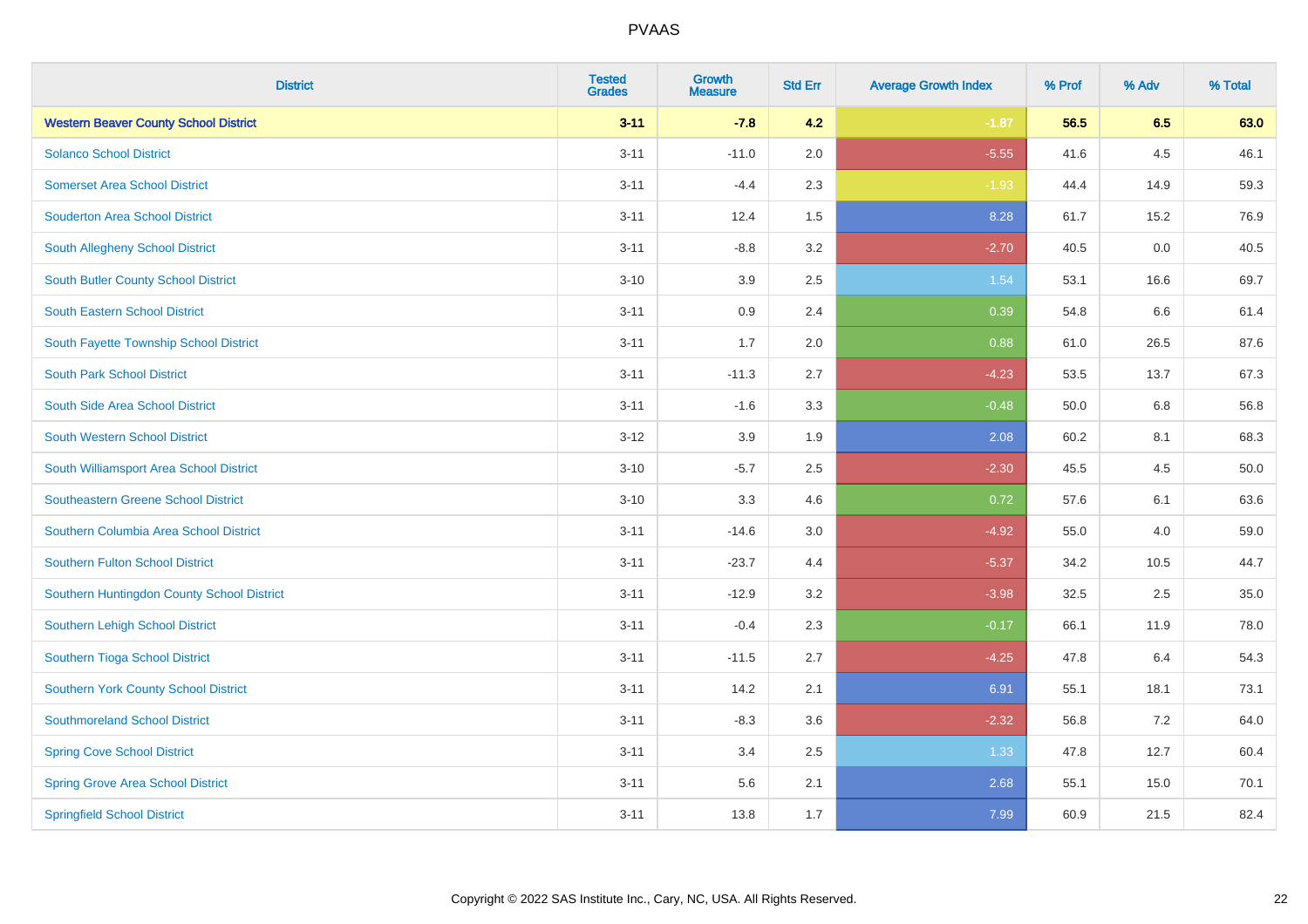| <b>District</b>                              | <b>Tested</b><br><b>Grades</b> | Growth<br><b>Measure</b> | <b>Std Err</b> | <b>Average Growth Index</b> | % Prof | % Adv   | % Total |
|----------------------------------------------|--------------------------------|--------------------------|----------------|-----------------------------|--------|---------|---------|
| <b>Western Beaver County School District</b> | $3 - 11$                       | $-7.8$                   | 4.2            | $-1.87$                     | 56.5   | 6.5     | 63.0    |
| <b>Springfield Township School District</b>  | $3 - 11$                       | $-18.9$                  | 3.2            | $-5.88$                     | 62.6   | 3.6     | 66.3    |
| <b>Spring-Ford Area School District</b>      | $3 - 11$                       | 6.0                      | 1.3            | 4.46                        | 60.8   | 16.5    | 77.4    |
| <b>State College Area School District</b>    | $3 - 11$                       | 20.5                     | 1.4            | 14.33                       | 58.0   | 25.9    | 84.0    |
| <b>Steel Valley School District</b>          | $3 - 11$                       | 6.5                      | 3.4            | 1.89                        | 50.7   | 5.6     | 56.3    |
| <b>Steelton-Highspire School District</b>    | $3 - 11$                       | $-11.8$                  | 3.5            | $-3.40$                     | 14.5   | $0.0\,$ | 14.5    |
| <b>Sto-Rox School District</b>               | $3 - 10$                       | 6.6                      | 3.7            | 1.80                        | 13.4   | 0.0     | 13.4    |
| <b>Stroudsburg Area School District</b>      | $3 - 11$                       | 5.5                      | 1.9            | 2.88                        | 48.1   | 4.2     | 52.3    |
| <b>Sugar Valley Rural Charter School</b>     | $3 - 11$                       | $-11.0$                  | 4.5            | $-2.46$                     | 14.9   | 0.0     | 14.9    |
| <b>Sullivan County School District</b>       | $3 - 10$                       | $-4.0$                   | 4.4            | $-0.90$                     | 66.7   | 2.6     | 69.2    |
| <b>Susquehanna Community School District</b> | $3 - 11$                       | $-2.8$                   | 4.2            | $-0.66$                     | 49.4   | 6.9     | 56.3    |
| Susquehanna Township School District         | $3 - 12$                       | $-5.8$                   | 2.7            | $-2.17$                     | 36.0   | 5.6     | 41.6    |
| <b>Susquenita School District</b>            | $3 - 11$                       | $-0.1$                   | 2.8            | $-0.01$                     | 47.7   | 10.1    | 57.8    |
| <b>Tacony Academy Charter School</b>         | $3 - 11$                       | $-14.7$                  | 3.0            | $-4.82$                     | 22.4   | 1.8     | 24.1    |
| <b>Tamaqua Area School District</b>          | $3 - 12$                       | $-8.2$                   | 2.5            | $-3.24$                     | 44.5   | 1.9     | 46.4    |
| <b>Tech Freire Charter School</b>            | $9 - 11$                       | 9.3                      | 2.9            | 3.26                        | 18.0   | 1.1     | 19.1    |
| The New Academy Charter School               | $8 - 11$                       | $-10.4$                  | 5.2            | $-2.00$                     | 0.0    | 0.0     | $0.0\,$ |
| <b>Tidioute Community Charter School</b>     | $3 - 11$                       | 5.7                      | 5.1            | 1.11                        | 34.4   | 21.9    | 56.2    |
| <b>Titusville Area School District</b>       | $3 - 11$                       | $-13.2$                  | 2.6            | $-4.99$                     | 43.2   | 4.8     | 48.0    |
| <b>Towanda Area School District</b>          | $3 - 11$                       | 4.0                      | 2.8            | 1.44                        | 39.4   | 6.6     | 46.0    |
| <b>Trinity Area School District</b>          | $3 - 11$                       | $-5.4$                   | 2.0            | $-2.71$                     | 48.3   | 11.8    | 60.1    |
| <b>Tri-Valley School District</b>            | $3 - 10$                       | $-6.4$                   | 4.1            | $-1.57$                     | 37.0   | 4.4     | 41.3    |
| <b>Troy Area School District</b>             | $3 - 10$                       | $-4.3$                   | 3.4            | $-1.26$                     | 43.2   | 5.7     | 48.9    |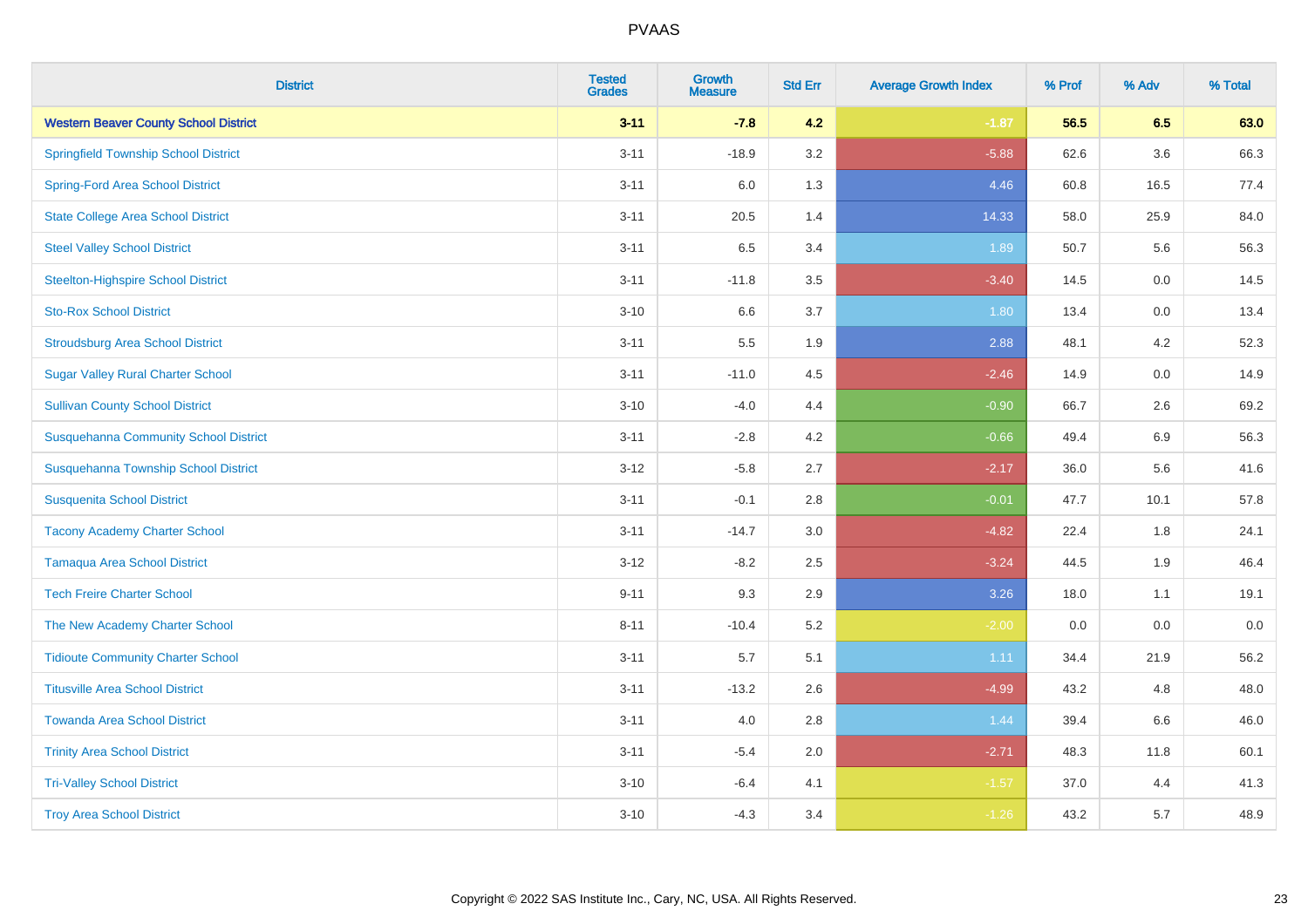| <b>District</b>                                | <b>Tested</b><br><b>Grades</b> | Growth<br><b>Measure</b> | <b>Std Err</b> | <b>Average Growth Index</b> | % Prof | % Adv   | % Total |
|------------------------------------------------|--------------------------------|--------------------------|----------------|-----------------------------|--------|---------|---------|
| <b>Western Beaver County School District</b>   | $3 - 11$                       | $-7.8$                   | 4.2            | $-1.87$                     | 56.5   | 6.5     | 63.0    |
| <b>Tulpehocken Area School District</b>        | $3 - 12$                       | $-13.7$                  | 2.8            | $-4.81$                     | 36.7   | 2.8     | 39.4    |
| <b>Tunkhannock Area School District</b>        | $3 - 11$                       | 2.3                      | $2.2\,$        | 1.01                        | 44.9   | 9.6     | 54.6    |
| <b>Turkeyfoot Valley Area School District</b>  | $3 - 12$                       | $-4.3$                   | 5.6            | $-0.76$                     | 22.0   | 5.1     | 27.1    |
| <b>Tuscarora School District</b>               | $3 - 11$                       | $-0.6$                   | 2.3            | $-0.27$                     | 45.1   | 8.1     | 53.2    |
| <b>Tussey Mountain School District</b>         | $3 - 12$                       | 1.5                      | 3.7            | 0.40                        | 38.6   | 1.8     | 40.4    |
| <b>Twin Valley School District</b>             | $3 - 12$                       | $-3.6$                   | 2.1            | $-1.69$                     | 49.6   | 7.1     | 56.8    |
| <b>Tyrone Area School District</b>             | $3 - 12$                       | 19.7                     | 2.5            | 7.87                        | 60.4   | 16.7    | 77.1    |
| <b>Union Area School District</b>              | $3 - 11$                       | 1.9                      | 4.3            | 0.44                        | 61.5   | 0.0     | 61.5    |
| <b>Union City Area School District</b>         | $3 - 12$                       | $-10.2$                  | 3.6            | $-2.87$                     | 42.9   | 3.2     | 46.0    |
| <b>Union School District</b>                   | $3 - 12$                       | 2.3                      | 4.2            | 0.54                        | 32.6   | 7.0     | 39.5    |
| <b>Uniontown Area School District</b>          | $3 - 11$                       | 6.0                      | 3.2            | 1.87                        | 62.4   | 5.9     | 68.2    |
| <b>Unionville-Chadds Ford School District</b>  | $3 - 11$                       | 17.1                     | 3.1            | 5.51                        | 68.1   | 13.2    | 81.3    |
| <b>United School District</b>                  | $3 - 11$                       | 2.1                      | 3.4            | 0.63                        | 60.3   | 6.6     | 66.9    |
| <b>Universal Audenried Charter School</b>      | $9 - 11$                       | $-5.8$                   | 2.4            | $-2.40$                     | 14.6   | 0.0     | 14.6    |
| <b>Upper Adams School District</b>             | $3 - 11$                       | 1.3                      | 2.9            | 0.47                        | 55.2   | $8.6\,$ | 63.8    |
| <b>Upper Darby School District</b>             | $3 - 12$                       | 6.9                      | 1.5            | 4.62                        | 45.0   | 6.7     | 51.7    |
| <b>Upper Dauphin Area School District</b>      | $3 - 11$                       | $-6.3$                   | 3.2            | $-1.98$                     | 37.4   | 4.8     | 42.2    |
| <b>Upper Dublin School District</b>            | $3 - 12$                       | 15.4                     | 1.8            | 8.53                        | 60.8   | 24.8    | 85.6    |
| <b>Upper Merion Area School District</b>       | $3 - 11$                       | 15.3                     | 2.0            | 7.62                        | 59.3   | 19.3    | 78.6    |
| <b>Upper Moreland Township School District</b> | $3 - 11$                       | $-5.0$                   | 2.2            | $-2.31$                     | 57.9   | 4.0     | 61.9    |
| <b>Upper Perkiomen School District</b>         | $3 - 11$                       | 22.1                     | 2.1            | 10.74                       | 57.7   | 13.2    | 70.9    |
| <b>Upper Saint Clair School District</b>       | $3 - 11$                       | 18.5                     | 1.7            | 10.65                       | 61.8   | 30.1    | 91.9    |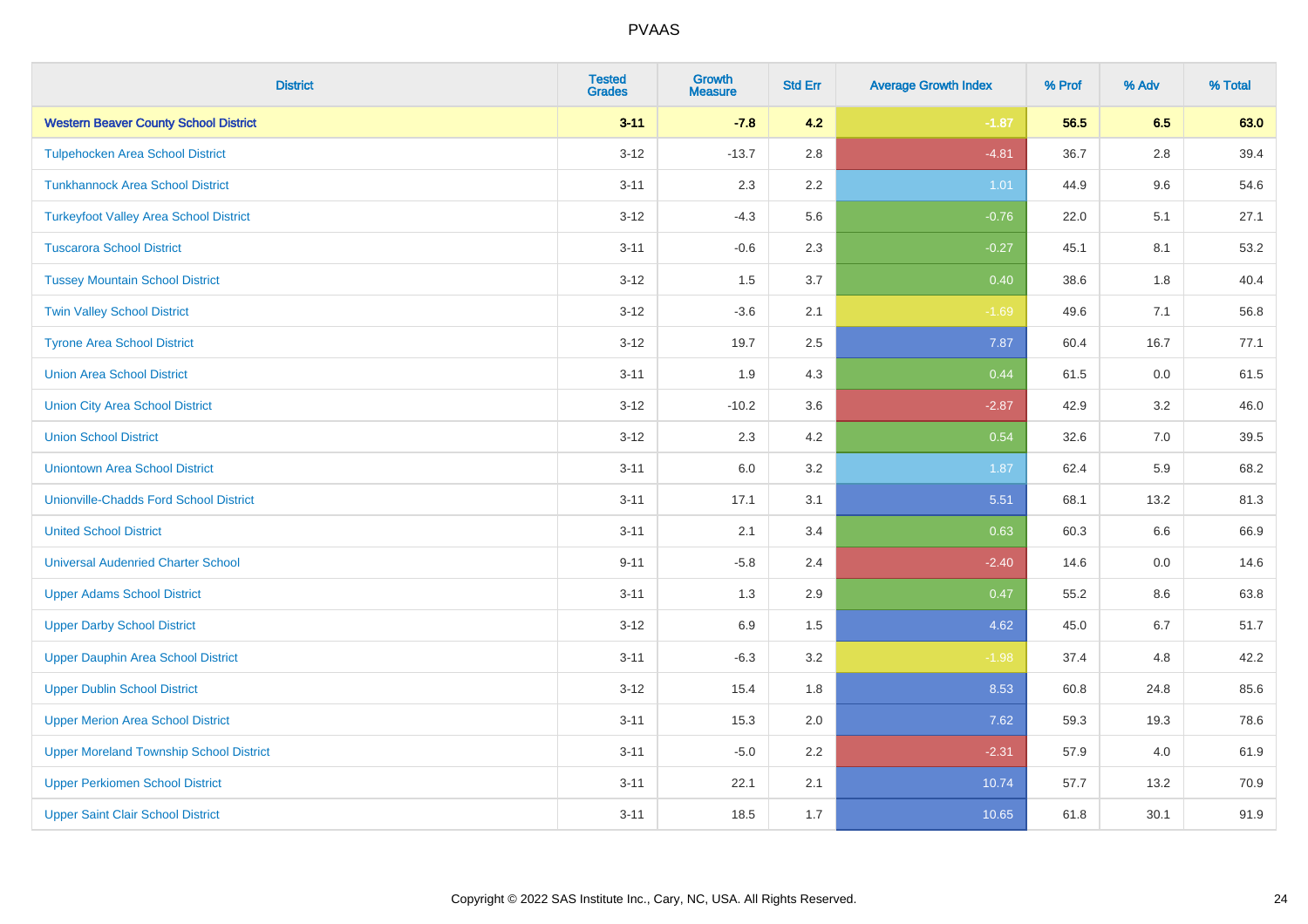| <b>District</b>                               | <b>Tested</b><br><b>Grades</b> | Growth<br><b>Measure</b> | <b>Std Err</b> | <b>Average Growth Index</b> | % Prof | % Adv   | % Total |
|-----------------------------------------------|--------------------------------|--------------------------|----------------|-----------------------------|--------|---------|---------|
| <b>Western Beaver County School District</b>  | $3 - 11$                       | $-7.8$                   | 4.2            | $-1.87$                     | 56.5   | 6.5     | 63.0    |
| Urban Pathways 6-12 Charter School            | $6 - 11$                       | 4.8                      | 6.4            | 0.75                        | 28.6   | 0.0     | 28.6    |
| <b>Valley Grove School District</b>           | $3 - 10$                       | $-3.7$                   | 3.7            | $-1.01$                     | 51.2   | 6.1     | 57.3    |
| <b>Valley View School District</b>            | $3 - 11$                       | 18.1                     | 2.4            | 7.42                        | 53.7   | 14.7    | 68.4    |
| <b>Wallenpaupack Area School District</b>     | $3 - 11$                       | $-7.1$                   | 2.3            | $-3.09$                     | 40.8   | 2.4     | 43.1    |
| <b>Wallingford-Swarthmore School District</b> | $3 - 10$                       | 0.9                      | 2.4            | 0.38                        | 64.4   | 22.7    | 87.1    |
| <b>Warren County School District</b>          | $3 - 11$                       | $-0.1$                   | 1.8            | $-0.06$                     | 37.2   | 5.3     | 42.6    |
| <b>Warrior Run School District</b>            | $3 - 11$                       | 4.6                      | 3.0            | 1.51                        | 40.9   | 8.1     | 49.0    |
| <b>Warwick School District</b>                | $3 - 11$                       | 5.2                      | 1.9            | 2.76                        | 46.4   | 17.0    | 63.3    |
| <b>Washington School District</b>             | $3 - 11$                       | $-4.9$                   | 2.8            | $-1.76$                     | 30.1   | 2.4     | 32.5    |
| <b>Wattsburg Area School District</b>         | $3 - 11$                       | 6.5                      | 2.7            | 2.43                        | 42.7   | 7.6     | 50.3    |
| <b>Wayne Highlands School District</b>        | $3 - 11$                       | 7.8                      | 2.4            | 3.23                        | 52.3   | 13.1    | 65.4    |
| <b>Waynesboro Area School District</b>        | $3 - 12$                       | $-6.1$                   | 1.9            | $-3.20$                     | 50.0   | $6.8\,$ | 56.8    |
| <b>Wellsboro Area School District</b>         | $3 - 11$                       | $-12.4$                  | 3.0            | $-4.11$                     | 49.2   | 11.9    | 61.1    |
| <b>West Allegheny School District</b>         | $3 - 12$                       | 4.0                      | 2.1            | 1.96                        | 63.1   | 15.7    | 78.8    |
| <b>West Branch Area School District</b>       | $3 - 11$                       | 0.2                      | 3.8            | 0.05                        | 47.2   | 1.9     | 49.1    |
| <b>West Chester Area School District</b>      | $3 - 11$                       | 12.6                     | 1.2            | 10.38                       | 66.8   | 20.2    | 87.0    |
| <b>West Greene School District</b>            | $3 - 11$                       | $-4.5$                   | 4.3            | $-1.04$                     | 36.6   | 7.3     | 43.9    |
| West Jefferson Hills School District          | $3 - 11$                       | 1.8                      | 2.1            | 0.88                        | 55.7   | 20.8    | 76.4    |
| <b>West Middlesex Area School District</b>    | $3 - 10$                       | $-8.4$                   | 3.8            | $-2.21$                     | 34.9   | 2.8     | 37.6    |
| <b>West Mifflin Area School District</b>      | $3 - 12$                       | $-12.3$                  | 2.9            | $-4.22$                     | 39.7   | 10.3    | 50.0    |
| <b>West Perry School District</b>             | $3 - 11$                       | 12.5                     | 2.5            | 4.99                        | 56.6   | 8.4     | 65.0    |
| <b>West Shore School District</b>             | $3 - 12$                       | 5.0                      | 1.4            | 3.59                        | 54.2   | 9.4     | 63.6    |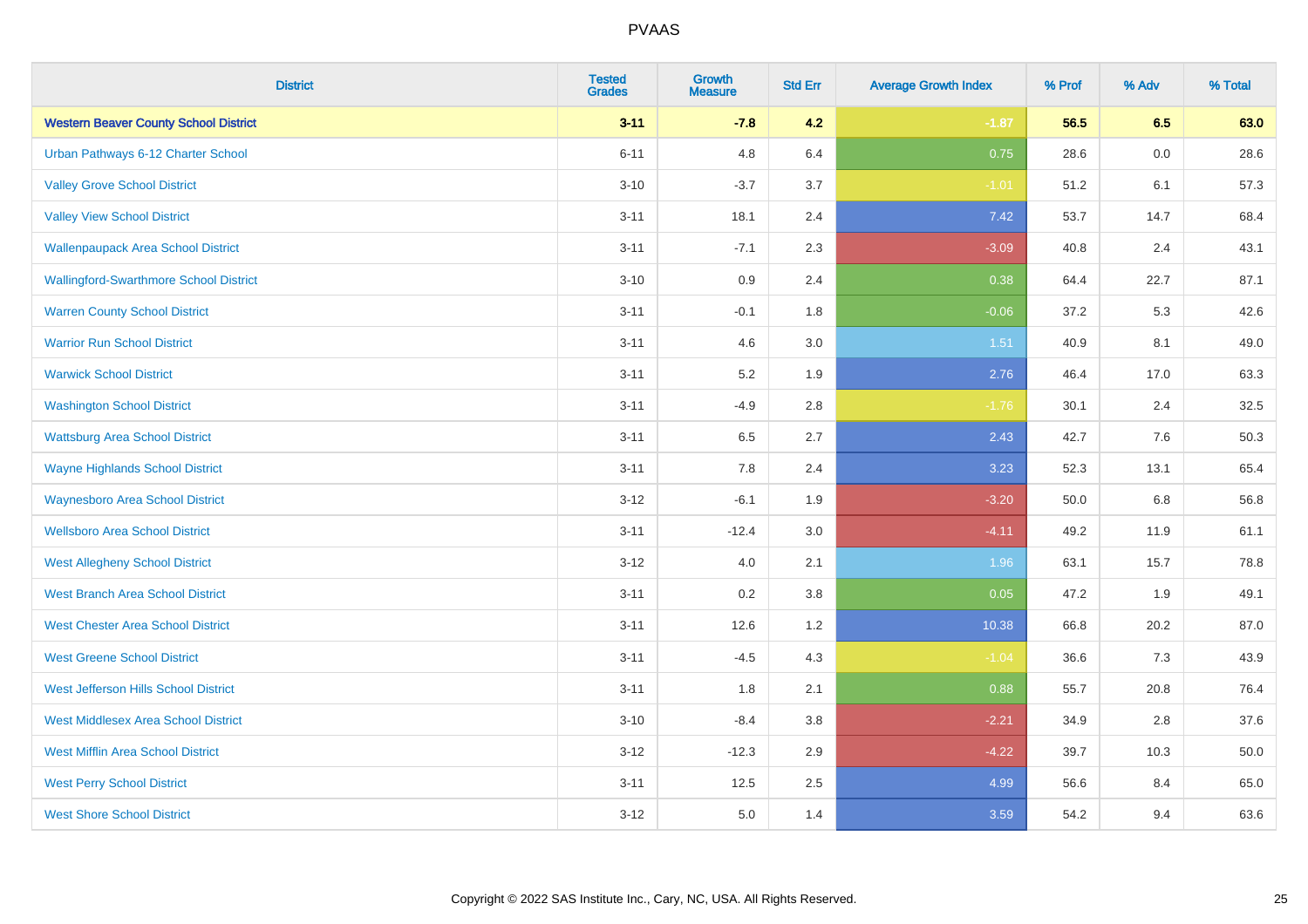| <b>District</b>                                 | <b>Tested</b><br><b>Grades</b> | <b>Growth</b><br><b>Measure</b> | <b>Std Err</b> | <b>Average Growth Index</b> | % Prof  | % Adv | % Total |
|-------------------------------------------------|--------------------------------|---------------------------------|----------------|-----------------------------|---------|-------|---------|
| <b>Western Beaver County School District</b>    | $3 - 11$                       | $-7.8$                          | 4.2            | $-1.87$                     | 56.5    | 6.5   | 63.0    |
| <b>West Side CTC</b>                            | $9 - 10$                       | $-37.4$                         | 4.3            | $-8.64$                     | $8.8\,$ | 0.0   | 8.8     |
| <b>West York Area School District</b>           | $3-12$                         | $3.2\,$                         | 2.3            | 1.38                        | 53.8    | 4.4   | 58.2    |
| <b>Western Beaver County School District</b>    | $3 - 11$                       | $-7.8$                          | 4.2            | $-1.87$                     | 56.5    | 6.5   | 63.0    |
| <b>Western Wayne School District</b>            | $3 - 11$                       | 5.6                             | 2.9            | 1.93                        | 41.3    | 17.4  | 58.7    |
| <b>Westinghouse Arts Academy Charter School</b> | $9 - 10$                       | $-0.7$                          | 3.6            | $-0.19$                     | 59.2    | 8.4   | 67.6    |
| <b>Westmont Hilltop School District</b>         | $3 - 11$                       | $-4.0$                          | 2.8            | $-1.40$                     | 36.3    | 13.3  | 49.6    |
| <b>Whitehall-Coplay School District</b>         | $3 - 11$                       | 6.1                             | 1.8            | 3.45                        | 49.3    | 7.4   | 56.6    |
| <b>Wilkes-Barre Area School District</b>        | $3 - 11$                       | 0.1                             | 3.2            | 0.02                        | 35.5    | 5.4   | 40.9    |
| <b>William Penn School District</b>             | $3-12$                         | 8.3                             | 2.1            | 3.99                        | 35.6    | 3.0   | 38.7    |
| <b>Williams Valley School District</b>          | $3 - 11$                       | $-7.3$                          | 3.4            | $-2.13$                     | 23.2    | 0.0   | 23.2    |
| <b>Williamsburg Community School District</b>   | $3 - 11$                       | $-14.3$                         | 4.1            | $-3.48$                     | 28.3    | 0.0   | 28.3    |
| <b>Williamsport Area School District</b>        | $3 - 11$                       | 1.9                             | 1.8            | 1.04                        | 44.1    | 12.8  | 56.9    |
| <b>Wilmington Area School District</b>          | $3 - 11$                       | 7.5                             | 3.0            | 2.48                        | 55.1    | 5.1   | 60.2    |
| <b>Wilson Area School District</b>              | $3 - 11$                       | 6.0                             | 2.6            | 2.30                        | 48.7    | 8.5   | 57.2    |
| <b>Wilson School District</b>                   | $3 - 12$                       | 8.8                             | 1.5            | 5.96                        | 52.6    | 14.6  | 67.2    |
| <b>Windber Area School District</b>             | $3 - 11$                       | $-7.2$                          | 3.2            | $-2.24$                     | 55.4    | 7.2   | 62.6    |
| <b>Wissahickon School District</b>              | $3 - 10$                       | 12.5                            | 1.8            | 6.85                        | 58.3    | 22.4  | 80.7    |
| <b>Woodland Hills School District</b>           | $3 - 12$                       | 3.2                             | 2.6            | 1.22                        | 31.4    | 3.6   | 35.0    |
| <b>Wyalusing Area School District</b>           | $3 - 12$                       | 8.8                             | 3.3            | 2.68                        | 54.6    | 11.7  | 66.2    |
| <b>Wyoming Area School District</b>             | $3 - 10$                       | $-1.3$                          | 2.6            | $-0.50$                     | 53.8    | 10.8  | 64.6    |
| <b>Wyoming Valley West School District</b>      | $3 - 11$                       | $-2.2$                          | 2.4            | $-0.91$                     | 49.4    | 3.0   | 52.4    |
| <b>Wyomissing Area School District</b>          | $3 - 12$                       | 0.8                             | 2.6            | 0.33                        | 55.7    | 17.6  | 73.3    |